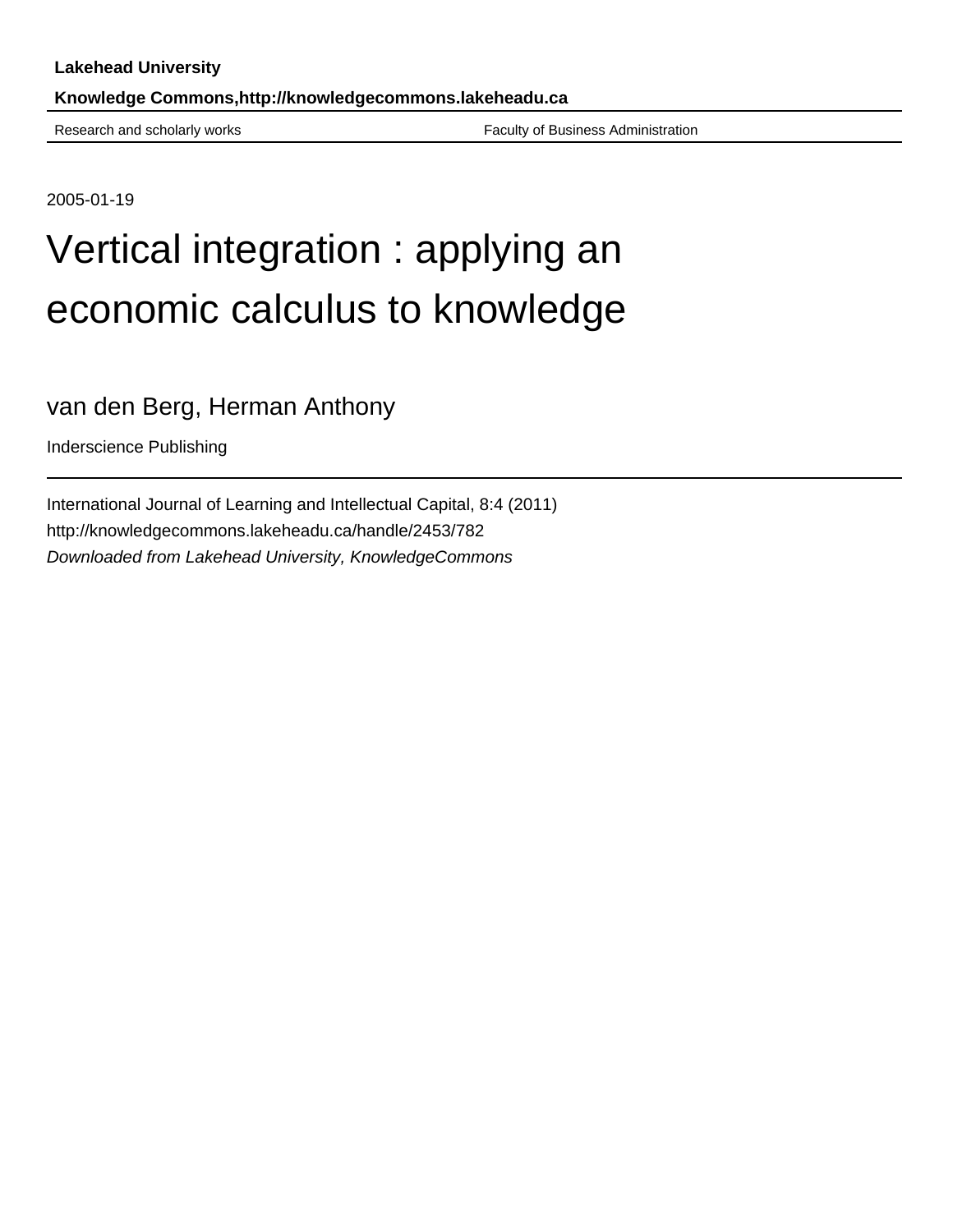# **VERTICAL INTEGRATION: APPLYING AN ECONOMIC CALCULUS TO KNOWLEDGE**

Herman A. van den Berg Faculty of Information Studies University of Toronto

www.fis.utoronto.ca/phd/vandenberg

2005.01.19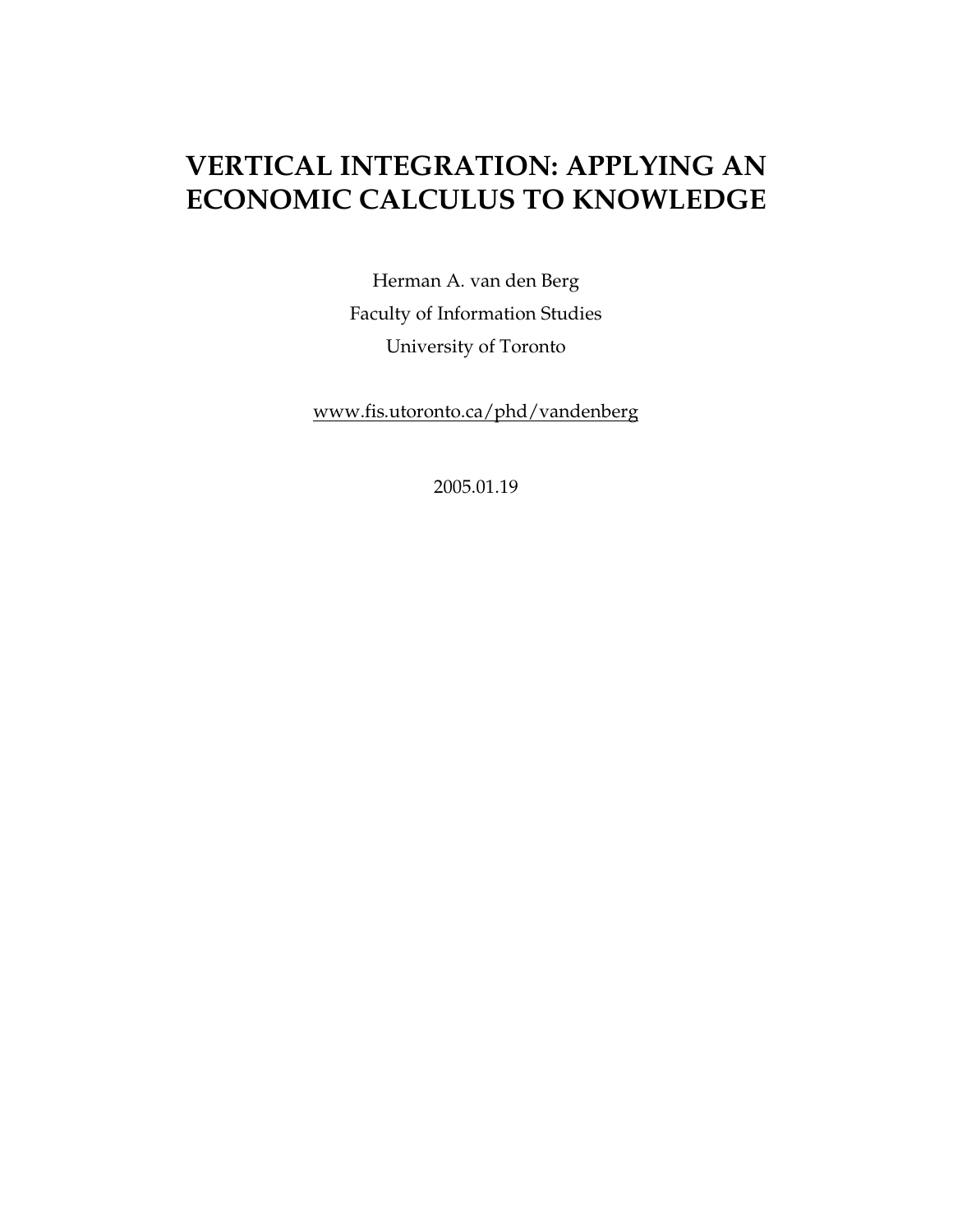*This paper applies an economic calculus to knowledge to address one of the most strategically important questions firms face – deciding which activities are more economically organized in a unified firm rather than in two autonomous firms. The conceptual and empirical framework presented here proposes that specialization leads to differences in cost and technical efficiency of knowledge-based factors of production between adjacent stages in a value chain. These divergent costs and technical efficiencies in turn shape the economics of inter-firm boundary location.* 

*A number of dimensions are suggested as being useful for distinguishing among the tacit, codified, and encapsulated forms of productive knowledge inputs. Knowledge, so classified, is substituted for labour and capital as factors of production in the traditional microeconomic isocost-isoquant model. The research framework being proposed implies that differences in knowledge-based factor intensities are instrumental in the determination of economic inter-firm boundary location.* 

*This paper is ground-breaking in its application of "an economic calculus to knowledge" (Simon, 1999: 34). It recognizes that "there are [factor] markets for knowledge…" and uses "…marginal rates of substitution between one form of knowledge and another" in applying microeconomic theory (Simon, 1999: 24).* 

*Evidence for the propositions would imply that those making decisions regarding the location of inter-firm boundaries should give consideration to knowledge-based factor intensities in making their decisions to optimize firm performance.* 

*Evidence found supporting the propositions would reinforce previous research suggesting the existence of a secular trend of increasing vertical de-integration of industries over time.* 

## **Introduction**

"We are increasingly concerned… with knowledge as a factor of production, having costs and values that we must try to estimate in order to make correct decisions for the conduct of business… We have discovered that applying an economic calculus to knowledge… is often, because of… intangibility… far more difficult than costing and valuing… production machinery. Yet, whether we can make the measurements accurately or not, it is precisely these costs and values that determine the efficiency and profitability of our activities…" (Simon, 1999: 34)

The determination of economic inter-firm boundary location is a key strategic concern. Correctly deciding which activities are more economically organized "in a unified firm  $(AB)$  rather than in two autonomous firms  $(A \text{ and } B)$ " (Williamson, 1999: 1097) is no simple undertaking. The question of firm boundary location is important since it attempts to predict the productive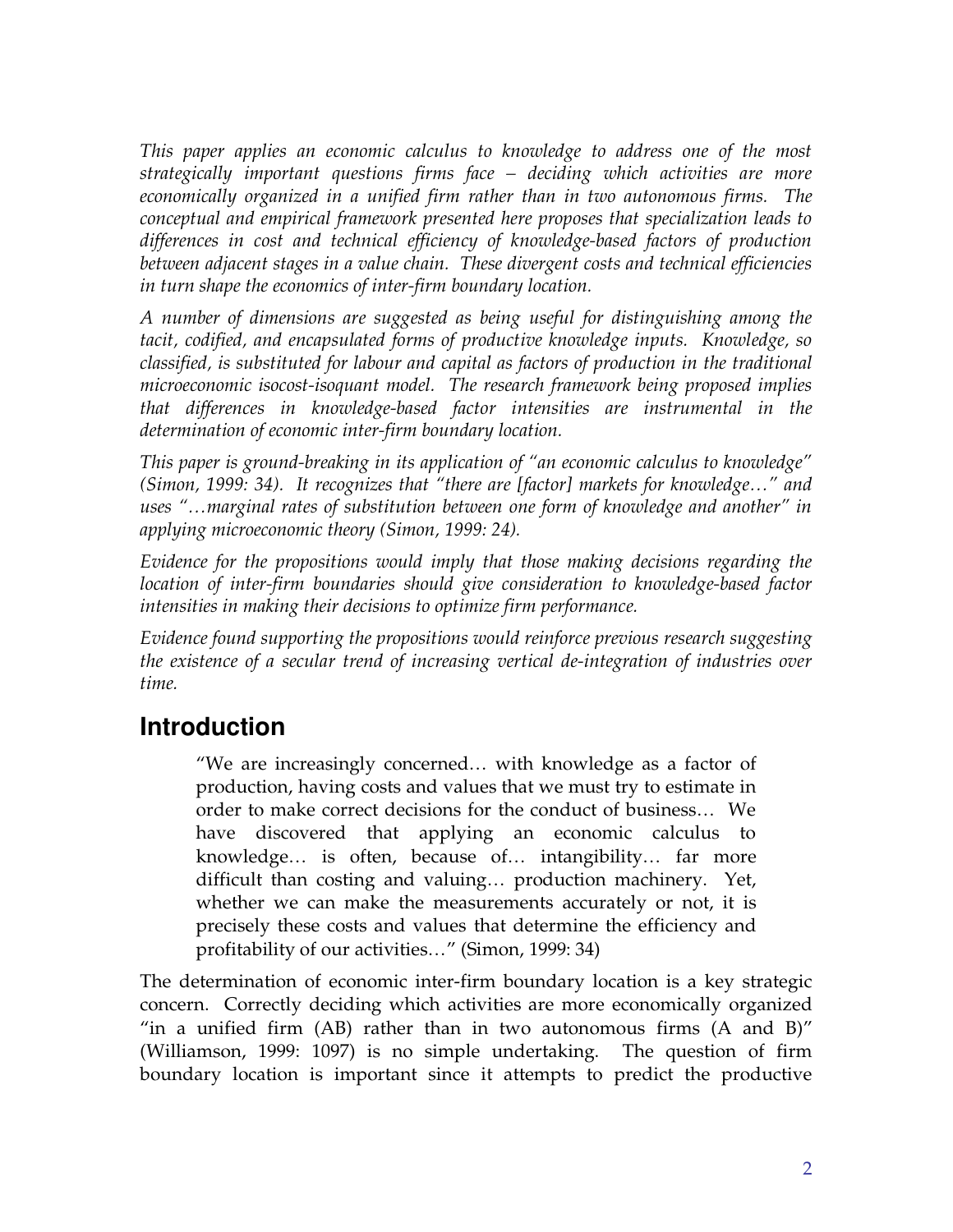activities a firm should undertake in-house, which products it should purchase or activities it should outsource, and when it should sell its product to the next segment of the value system<sup>1</sup> (Pfaffmann, 1998). This paper responds to that challenge in an innovative fashion by "applying an economic calculus to knowledge" (Simon, 1999: 34). The conceptual and empirical framework presented here proposes that specialization leads to differences in cost and technical efficiency of knowledge-based factors of production between adjacent stages along a value chain. These divergent costs and technical efficiencies in turn shape the economics of inter-firm boundary location.

Simon's (1999) urging to consider various forms of knowledge as factors of production in applying microeconomic theory may be considered somewhat novel. In assessing the contribution of R&D to productivity growth, Griliches (1979: 95) introduced a production function that included "a measure of the current state of technological knowledge". Since then, the idea that "…there are markets for knowledge, with their supply and demand curves and marginal rates of substitution between one form of knowledge and another" (Simon, 1999: 24) appears to have received scant attention.

The framework constructed in this paper suggests that tacit, codified, and encapsulated forms of knowledge be considered as factors of production. This differentiation appears to be foundational and is operational even when adjacent stages of production rely on common substantive knowledge. Relative, rather than absolute, quantities of these factors of production will be gauged to reveal knowledge-based factor intensities, since agreement on what constitutes absolute quantitative measures of knowledge appears to be currently unobtainable (Down, 2000). Knowledge-based factor intensities may be considered a modernization of the microeconomic concept of labour or capital factor intensities<sup>2</sup> as traditionally applied in a manufacturing-based economy.

## **Economics of Firm Knowledge**

The location of a boundary between upstream and downstream firms in a value system is a function of the marginal comparative advantages that emerge from knowledge specialization. These comparative advantages are manifested as differences in the slopes of firms' knowledge-based isoquant and isocost curves<sup>3</sup>. Comparative advantages surface as the relative abilities of firms engaging in knowledge-based activities increasingly specialize over time. The divergence of abilities that result from knowledge specialization will be manifested in the divergence of relative costs of tacit, codified and encapsulated knowledge within and among firms (Jacobides, 2003).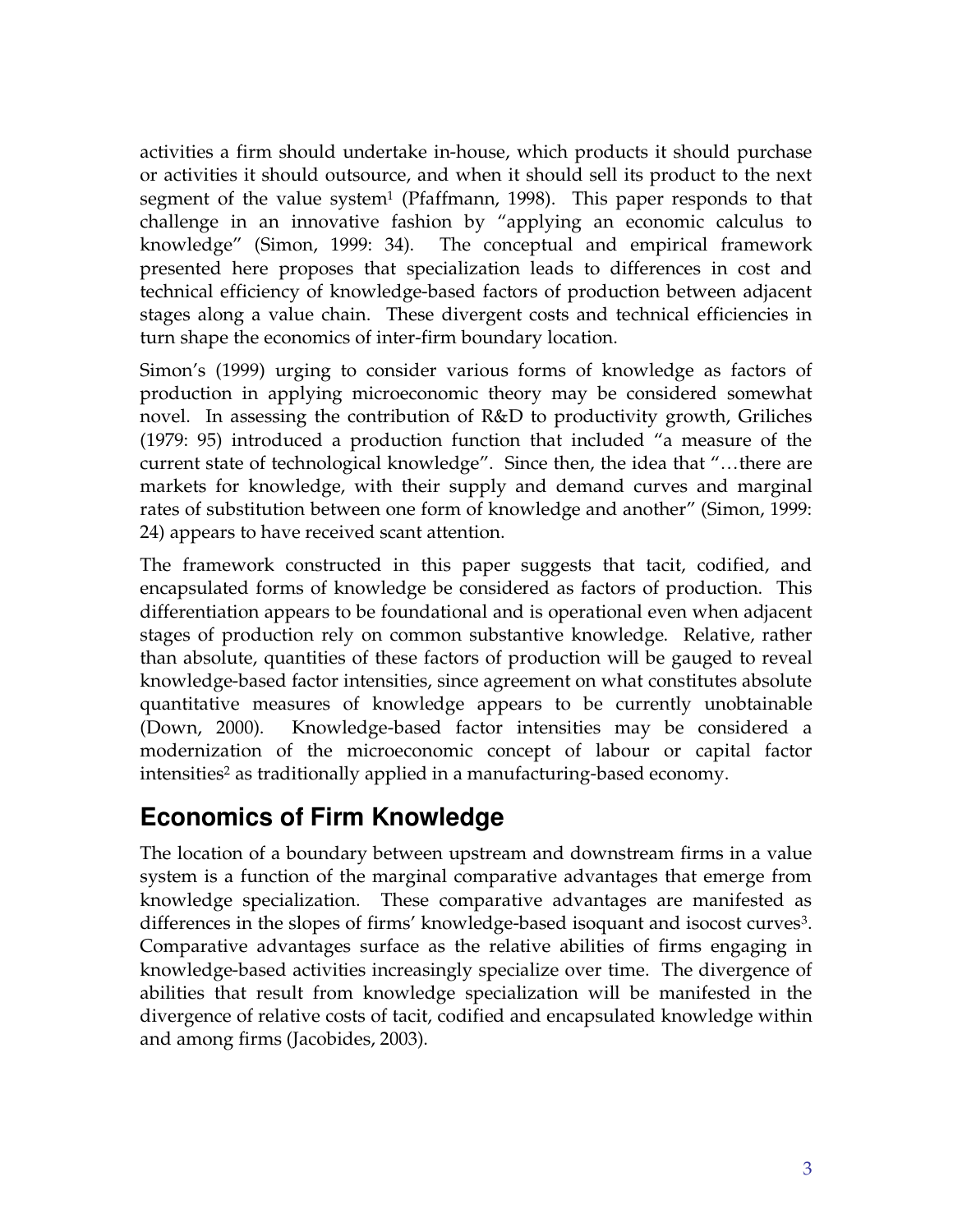For a given production function, the firm enjoying the minimum total cost of tacit, codified, and encapsulated knowledge will experience a comparative advantage. This firm is expected to integrate those knowledge-based factors of production. Upstream firms will sell to it and downstream firms will buy from it since they are at a comparative disadvantage in the production of the given good or service. The assumption of market transactions presupposes that gains from trade in excess of transaction costs exist.

Jacobides and Hitt (2003) have used a similar framework to empirically demonstrate that differences in productive capabilities along segments of a value system leads to dissimilar levels of vertical integration. Productive capabilities were defined as "…rest[ing] on the firm's general and specific knowledge…" (Jacobides and Hitt, 2003). Their findings of the mortgage banking industry in the US, in which fully integrated and specialized de-integrated firms co-existed, "suggest that specialization is a function of the relative productive capabilities in different parts of the value [system]" (Jacobides and Hitt, 2003).

## **Classification of Organizational Knowledge**

The knowledge used by a firm to generate value may be characterized as being tacit, codified, or encapsulated. These three classifications of knowledge have been chosen based on differences in fundamental attributes that undergird all forms of substantive knowledge. Table I layers Boisot's (1998) three distinctions of knowledge over the tacit/explicit model suggested by Polyani (1966), Nonaka (1994), and Choo (1998), and the know-how/information model of Kogut and Zander (1992). Knowledge residing in individual brains (Boisot, 1998) is equated to tacit knowledge (Choo, 1998, Polanyi, 1966, Nonaka, 1994), while explicit knowledge (Choo, 1998, Polanyi, 1966, Nonaka, 1994) is classified as being either codified as information or encapsulated in a physical artefact (Boisot, 1998). Similarly, know-how (Kogut and Zander, 1992) is classified as either residing in individual brains or nested in physical artefacts (Boisot, 1998). The three classifications of knowledge displayed in Table I, tacit, codified, and encapsulated, will be used as knowledge-based factors of production.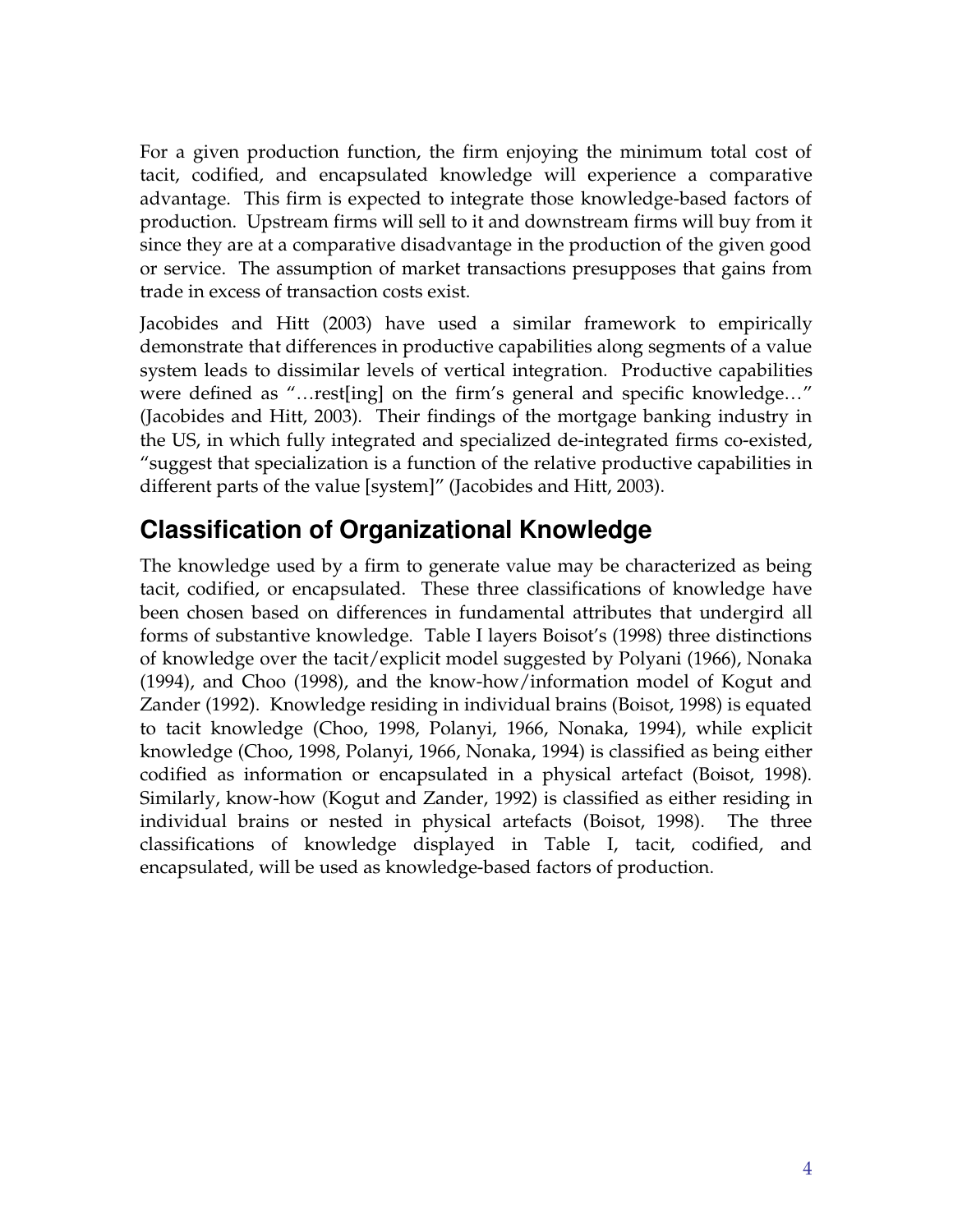| Classification                                   | <b>Tacit Knowledge</b>                     | <b>Codified Knowledge</b>            | Encapsulated<br>Knowledge                   |
|--------------------------------------------------|--------------------------------------------|--------------------------------------|---------------------------------------------|
| Boisot's (1998)                                  | Knowledge residing in<br>individual brains | Knowledge codified as<br>information | Knowledge embodied<br>in physical artefacts |
| Polanyi (1966),<br>Nonaka (1994),<br>Choo (1998) | Tacit knowledge                            | Explicit knowledge                   | Explicit knowledge                          |
| Kogut and<br>Zander (1992)                       | Know-how                                   | Information                          | Know-how (nested)                           |

#### *Table I: Three Classifications of Knowledge*

It may be more useful to think of a given quantity of knowledge as having attributes or dimensions that place it closer to one classification than another, rather than rigidly categorizing it as belonging exclusively to one of these three classifications (Saviotti, 1998). Table II provides a select number of dimensions that may be useful as an aid in the determination of the most fitting classification for distinguishing a specific assembly of knowledge.

| Dimension                                                 | <b>Tacit Knowledge</b>                                                                                                                                          | Codified<br>Knowledge                                                                                            | Encapsulated<br>Knowledge                                                                                                            |
|-----------------------------------------------------------|-----------------------------------------------------------------------------------------------------------------------------------------------------------------|------------------------------------------------------------------------------------------------------------------|--------------------------------------------------------------------------------------------------------------------------------------|
| Locus or<br>Knowledge<br>Substrate (Boisot,<br>1998: 156) | Human mind                                                                                                                                                      | Signs, symbols,<br>codes and display<br>rules                                                                    | Concealed in an<br>artefact's design and<br>technology; imbedded<br>in machines and other<br>physical technology<br>(Langlois, 2001) |
| Transfer and<br>Diffusion (Boisot,<br>1998: 156)          | Hard to verbalize; requires<br>"rich modes of discourse"<br>(Choo, 2002: 265) and<br>"physical co-presence"<br>(Boisot, 1998: 46); costly to<br>diffuse broadly | Easy and low cost<br>transfer & storage;<br>subject to<br>involuntary transfer;<br>requires common<br>'language' | Speed, extent, and<br>cost of transport all<br>dependent on<br>physical<br>characteristics                                           |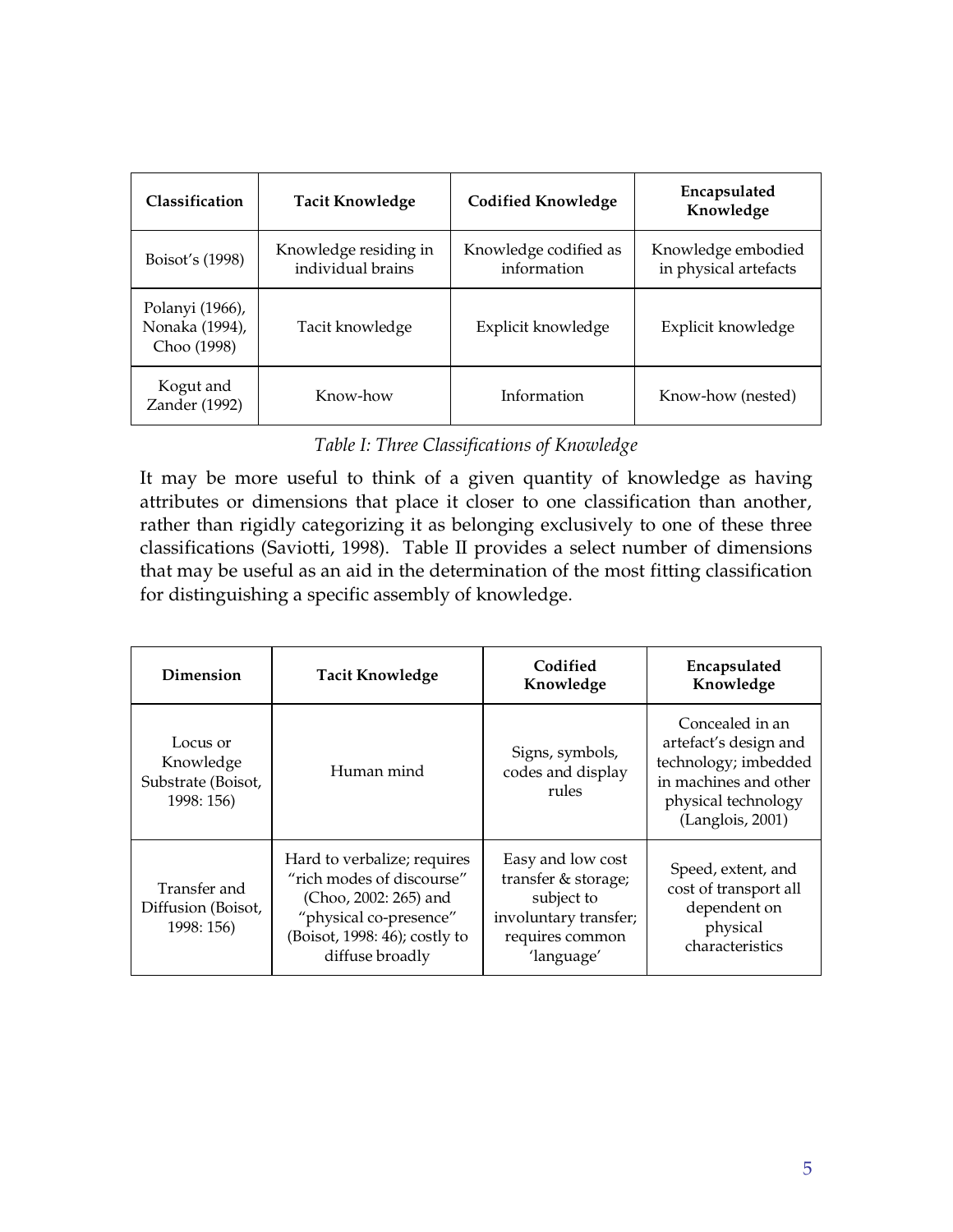| <b>Dimension</b>            | <b>Tacit Knowledge</b>                                                                                                                                          | Codified<br>Knowledge                                                                            | Encapsulated<br>Knowledge                                             |
|-----------------------------|-----------------------------------------------------------------------------------------------------------------------------------------------------------------|--------------------------------------------------------------------------------------------------|-----------------------------------------------------------------------|
| Expression                  | Implicit in action-based<br>skills (Polanyi, 1966) and<br>conversation (Simon, 1999)                                                                            | Rules, routines and<br>recipes based on a<br>system of symbols<br>(Nelson and Winter,<br>1982)   | Embodied in artefacts<br>(Boisot, 1998)                               |
| Acquisition<br>Process      | Experiencing and doing,<br>observation and imitation,<br>internship and<br>apprenticeship.<br>"teachable even though<br>not articulable" (Winter,<br>1987: 171) | Interpretation of<br>signs, symbols,<br>codes, and displays;<br>dependent on IPR<br>regimes      | Acquired in markets<br>through trade                                  |
| Source of<br>Economic Value | Capacity to make intuitive<br>judgements, discoveries<br>and innovations                                                                                        | Informing the<br>interpreter; Low cost<br>replication; non-<br>rivalrous nature<br>(Romer, 1990) | Use of the artefact<br>incorporating the<br>encapsulated<br>knowledge |
| Observability               | Requires co-location                                                                                                                                            | Limited<br>excludability<br>(Langlois and<br>Robertson, 1996,<br>Saviotti, 1998)                 | Requires costly<br>experimentation and<br>reverse engineering         |

*Table II: Dimensions useful for Knowledge Classification* 

## **Knowledge Boundaries as Firm Boundaries**

"Firms… form a pattern of economic organization that takes into account the need for acquiring knowledge in a more specialized fashion…" The "vertical boundaries of a firm are determined by… the economics of conservation of expenditures on knowledge" (Demsetz, 1988: 160).

## *Productivity and Specialization*

Firm productivity is enhanced through specialization, and firms, like individuals, can improve their economic prospects through specialization in knowledge acquisition (Demsetz, 1988, 1991). The introduction of the notion that specialization is productive has been attributed to Adam Smith in his discussion of the division of labour among individual workers within a firm. Demsetz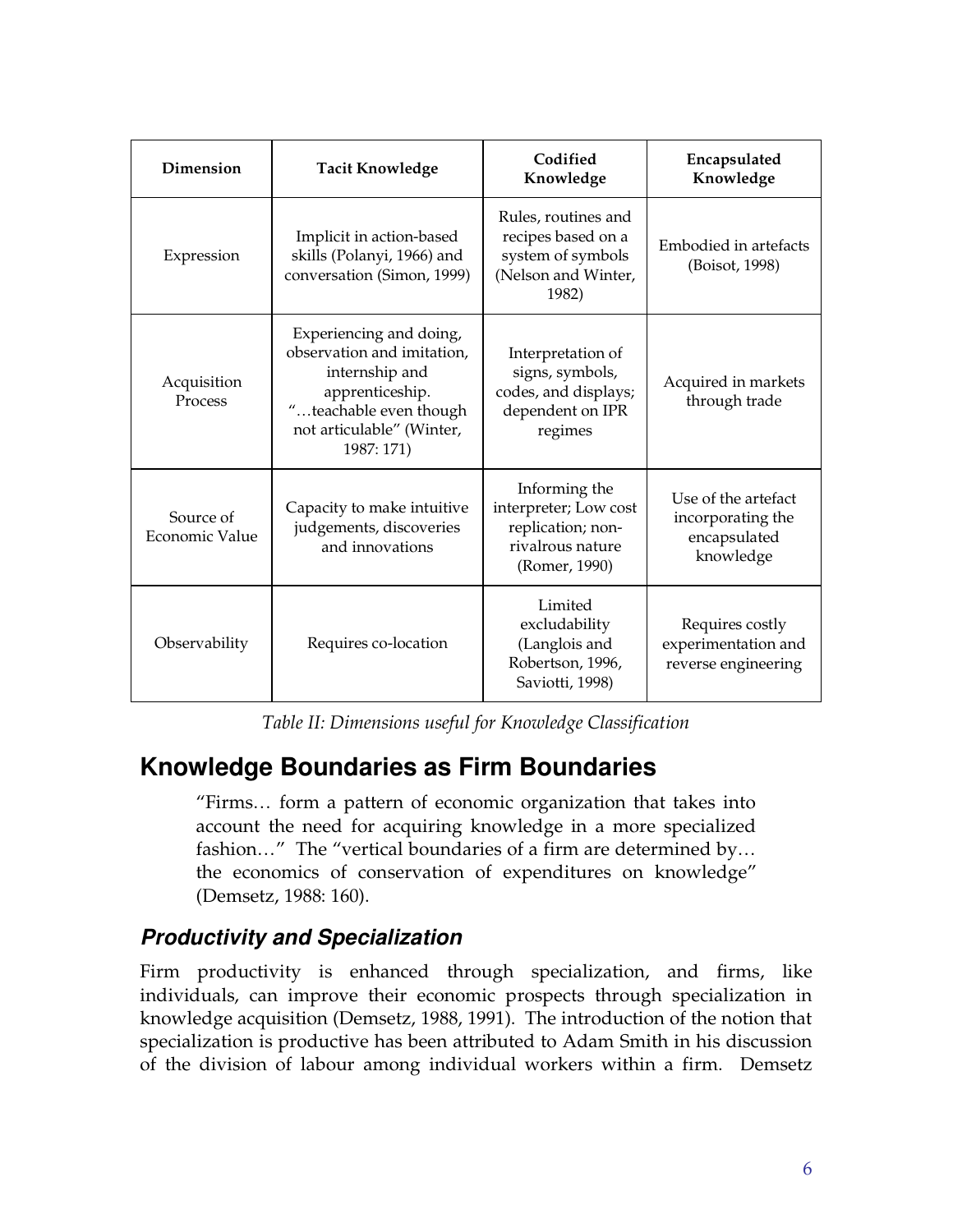(1988, 1991) extends this idea to consider productive specialization among firms. Firms are "repositories of specialized knowledge and of the specialized inputs required to put this knowledge to work" (Demsetz, 1988: 158). Hence, "Economic organization, including the firm, must reflect the fact that knowledge is costly to produce, maintain, and use [and that] …there are economies to be achieved through specialization" (Demsetz, 1988: 158). Just as division of labour and leads to productivity increase, so too does division of knowledge lead to human capital deepening and economic efficiency.

Grant (2002) concurs with Demsetz, on the economic imperative of specialization and also makes the link to knowledge. The firm exists because it provides "conditions under which individuals can integrate their specialist knowledge" and because knowledge for production "requires greater specialization than is needed for its utilization" (Grant, 2002). This difference between knowledge required to produce and knowledge required to use a product is termed the "fundamental asymmetry in the economics of knowledge" (Grant, 2002). Grant goes so far as to claim that "[t]he assumptions that there are gains from specialization in knowledge acquisition and storage, and that production requires the input of a wide range of specialized knowledge… is fundamental to *all* theories of the firm" (2002: 112) (emphasis added).

#### *Common Substantive Knowledge*

The observation that productive activities reliant on vastly different substantive knowledge occur in separate firms should surprise no one. But, when productive activities relying on common substantive knowledge are adjacent to each other in an industry's value system, it is a more subtle specialization that determines whether or not these activities are separated by inter-firm boundaries. The research initiative being presented here suggests that this subtlety is may be ascribed to specialization leading to differences in the unique combinations of tacit, codified and encapsulated knowledge used as factors of production in adjacent stages. Such differences may be captured by measuring variation in knowledge-based factor intensities of adjacent production and cost functions.

The occurrence of a series of adjacent stages of production is commonplace in the complex productive value systems of many industries. The decision to use adjacent stages in the research being proposed here ensures the presence of considerably more common knowledge than if the stages were not adjacent. This has the effect of minimizing the probability that the presence of an inter-firm boundary is merely due to an inability to integrate vastly different knowledge domains. Instead, it raises the likelihood that de-integration is driven by subtle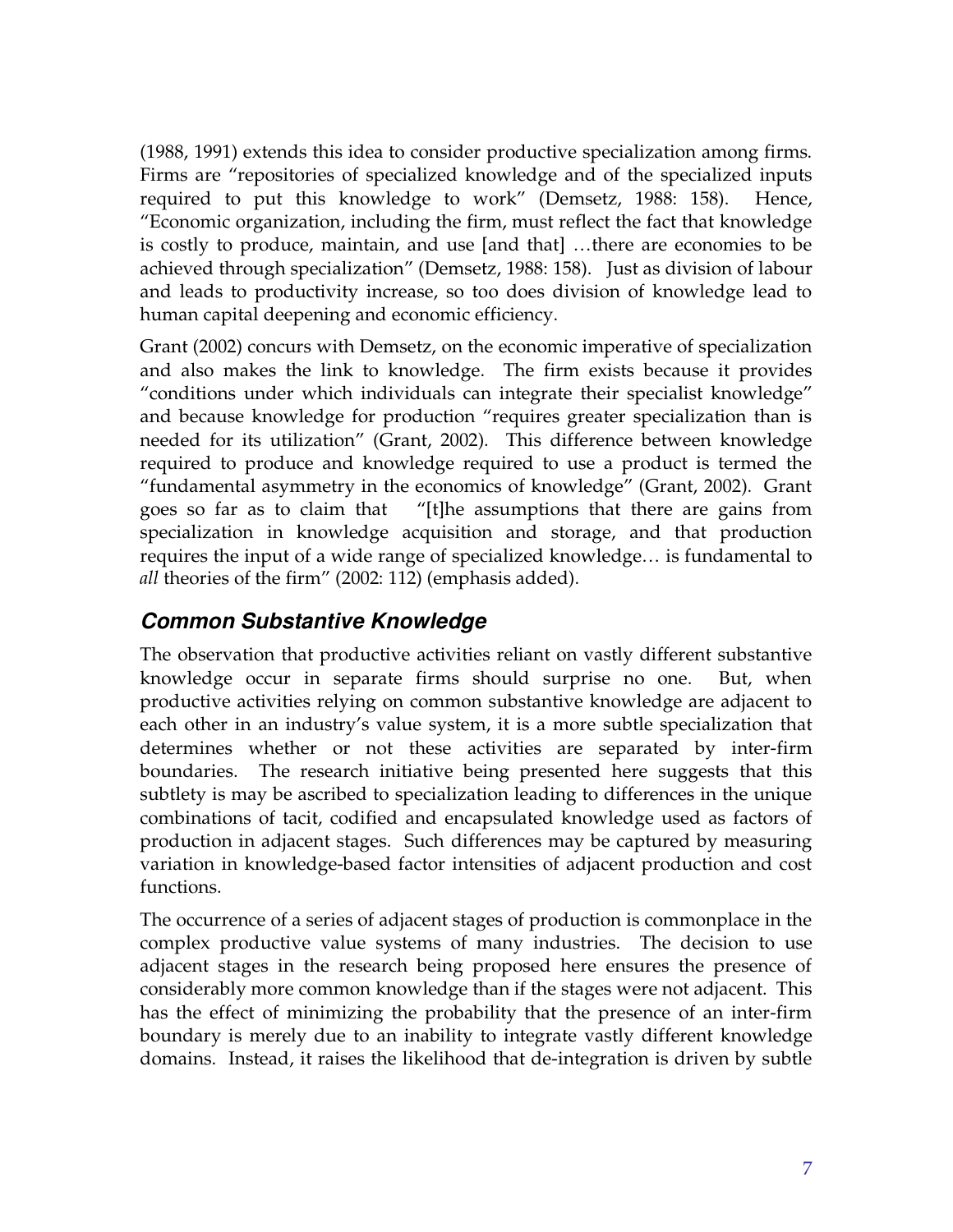differences in the relative tacitness of related substantive knowledge. The decision to focus on differences in knowledge-based factor intensities between adjacent stages of production along a value system also enhances the possibility that the research outcomes may be generalizable to other multi-stage industries.

## **Research Questions**

What determines the location of a firm's vertical boundaries? How can differences in the economics of knowledge acquisition explain inter-firm boundary locations? How can the nature of knowledge explain these differences?

The theoretical background chosen to examine these overarching questions is the knowledge-based view of the firm (KBV). In particular, Demsetz's (1988) proposition that divergent knowledge acquisition costs are instrumental, Griliches' (1979) and Simon's (1999) promotion of knowledge as a factor of production, and Boisot's (1998) three classifications of knowledge have been highlighted. Specialization, expressed as differences in knowledge-based factor intensity, is posited to be instrumental in the formation of inter-firm boundaries along a value system with common substantive knowledge.

It is anticipated that differences in the nature of knowledge, as expressed in Table II, can be demonstrated to be fundamental in shaping the differences in relative productivity of tacit, codified and encapsulated knowledge among adjacent stages of production. While productive activity may generally be considered transformation of tacit knowledge into some form of explicit knowledge (Hedlund, 1994), few (if any) stages of production along a value chain are able to rely on exclusively on tacit, codified or encapsulated knowledge. After all, "…there is a limit to the extent to which one factor of production can be substituted for another…"(Robinson, 1933: 330).

Each stage along a value chain is expected to make use of that combination of factors which is uniquely most efficient (output maximizing while cost minimizing). It is therefore expected that different combinations of tacit, codified and encapsulated knowledge inputs will be evident between adjacent stages of production.

To research Demsetz's (1988) assertion, tacit and explicit knowledge are substituted for labour and capital as factors of production in the traditional microeconomic isocost-isoquant model<sup>4</sup> as shown in Figure 1. As constructed, Figure 1 suggests that adjacent stages of production may be distinguished by comparative advantages in tacit or explicit knowledge input factors.<sup>5</sup> The upstream stage, on the left side of the figure, has a comparative advantage in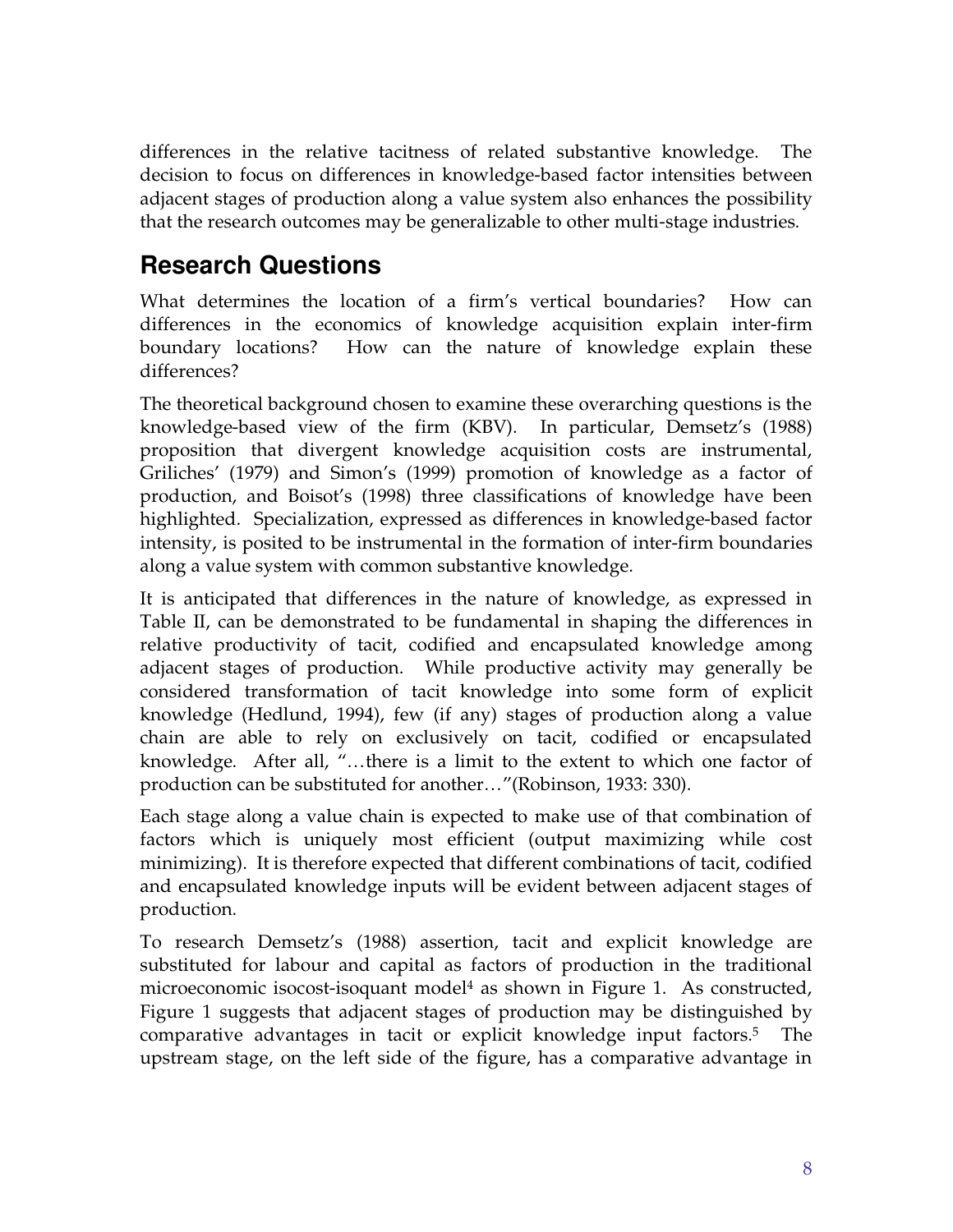production requiring a relatively higher quantity of tacit knowledge, while the downstream stage, on the right side of the figure, has a comparative advantage in production requiring a relatively higher quantity of explicit knowledge. Upstream production may be described as being more tacit knowledge intensive relative to the downstream production.



*Figure 1: Knowledge-Based Comparative Advantage* 

Factor intensity is used to compare relative factor usage between stages. If the quantity of tacit knowledge is given on the horizontal axis and the quantity of explicit (codified and encapsulated) knowledge is given on the vertical axis, then we can consider production in the upstream stage as tacit knowledge intensive relative to production in the downstream stage. Consistent with microeconomic tradition, the negative inverse of the slope of the isocost and isoquant curves are termed, **tacit knowledge intensity** or **TKI**. 6

When cost is minimized for a given quantity of output, or when output is maximized for a given total cost, the slopes of the isocost curve and that the isoquant curve will be identical as at points "A" and "B" in Figure 1. At other points along the isoquant curves, the slopes vary due to the law of diminishing marginal product.<sup>7</sup> Therefore, to distinguish between the TKI of the cost of production (the negative inverse of the slope of the isocost line) and the TKI of the quantity of production (the negative inverse of the slope of the isoquant curve), they will be subscripted with "C" and "Q", respectively.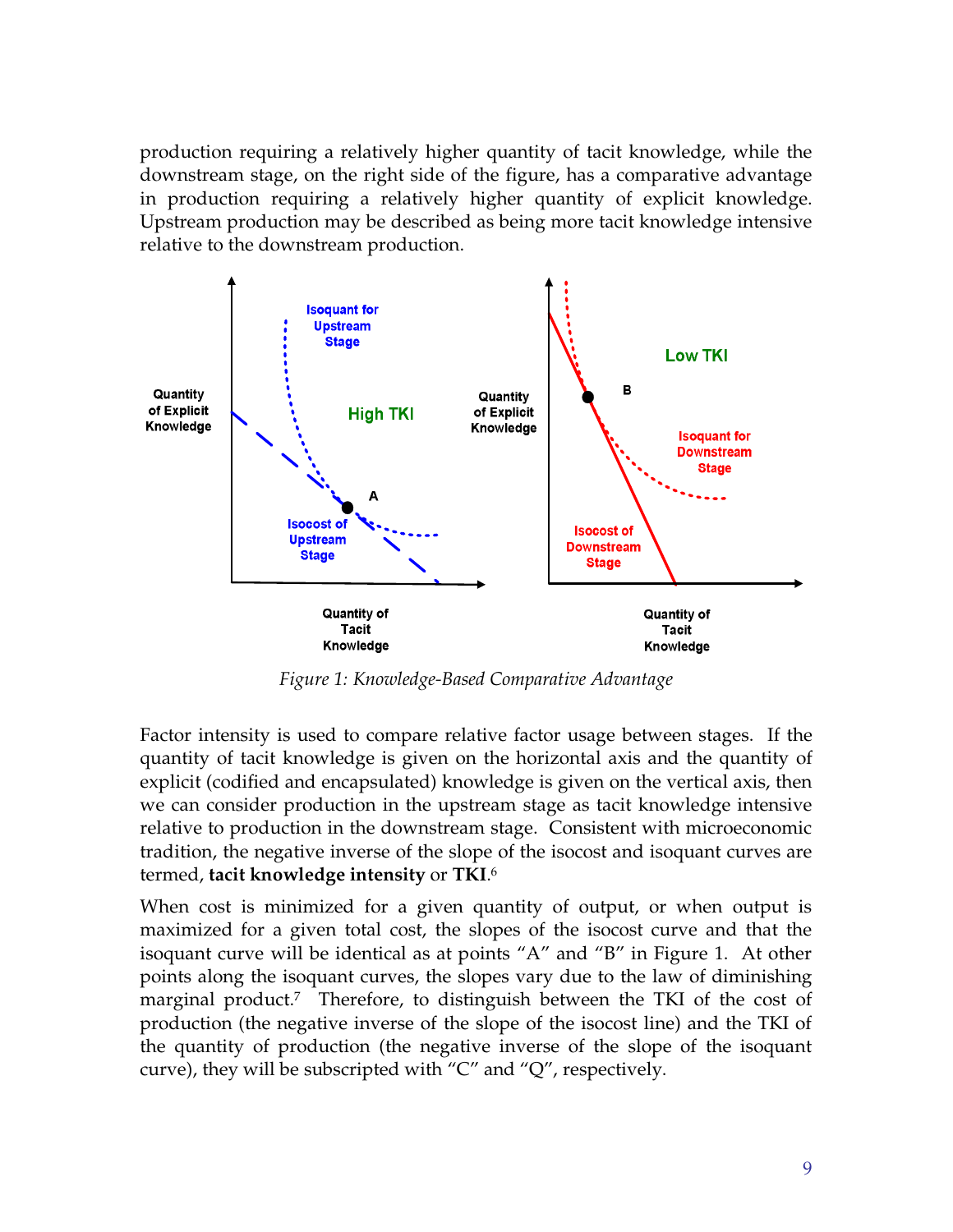The choice of relying on factor intensity as a relative quantitative measure in this research is deliberate. While economists may generally agree on how quantities and costs of labour and capital may be measured, consensus on the measurement of absolute quantities and costs of tacit and explicit (codified and encapsulated) knowledge has yet to be achieved (Down, 2000). By seeking to measure the relative reliance of a production or cost function on tacit versus codified versus encapsulated knowledge along the dimensions laid out in Table II, the intractability of obtaining absolute quantitative measures of these factors is circumvented.

The following section formalizes the questions relating the location of vertical inter-firm boundaries to differences in the relative costs and productivity of tacit and explicit (codified or encapsulated) knowledge.

#### *Specialization*

In his seminal *The Theory of the Firm Revisited*, Demsetz (1988) suggests that firms exist to create economic value by lowering the cost of production of a good or service below the cost that is achievable through the self-provision of the same product by individuals or households. Advantages in production costs stem from specialization of tasks which in turn stem from specialization of knowledge (Demsetz, 1988).

The firm seen as an agreement to specialize (Demsetz, 1988, Grant, 2002), suggests different marginal rates of technical substitution among the various factors of production between adjacent production stages. In other words, adjacent stages of production will operate on different isoquant curves, as modeled in Figure 1 due to differences between the unique production functions in upstream and downstream stages.

Demsetz (1988) describes the boundaries of firms being located as a function of (i) low cost knowledge encapsulation (in production) on the part of the supplier, and (ii) low information costs (in product utilization) on the part of the consumer of such encapsulated knowledge. Production of an intermediate product by an upstream firm at the minimum isocost for a given output of intermediate product corresponds to Demsetz's (1988) reference to low cost encapsulation on the part of the supplier. Similarly, production of the intermediate product by the upstream firm at the maximum isoquant is consistent with minimizing input costs for the downstream firm.

Specialization in knowledge may emerge as differences in both TKI $_{\rm C}$  and TKI $_{\rm Q}$ between adjacent stages of production, reflecting differences in the relative cost of the factors and differences in the production function between stages. This may be the case even when they share a common substantive knowledge.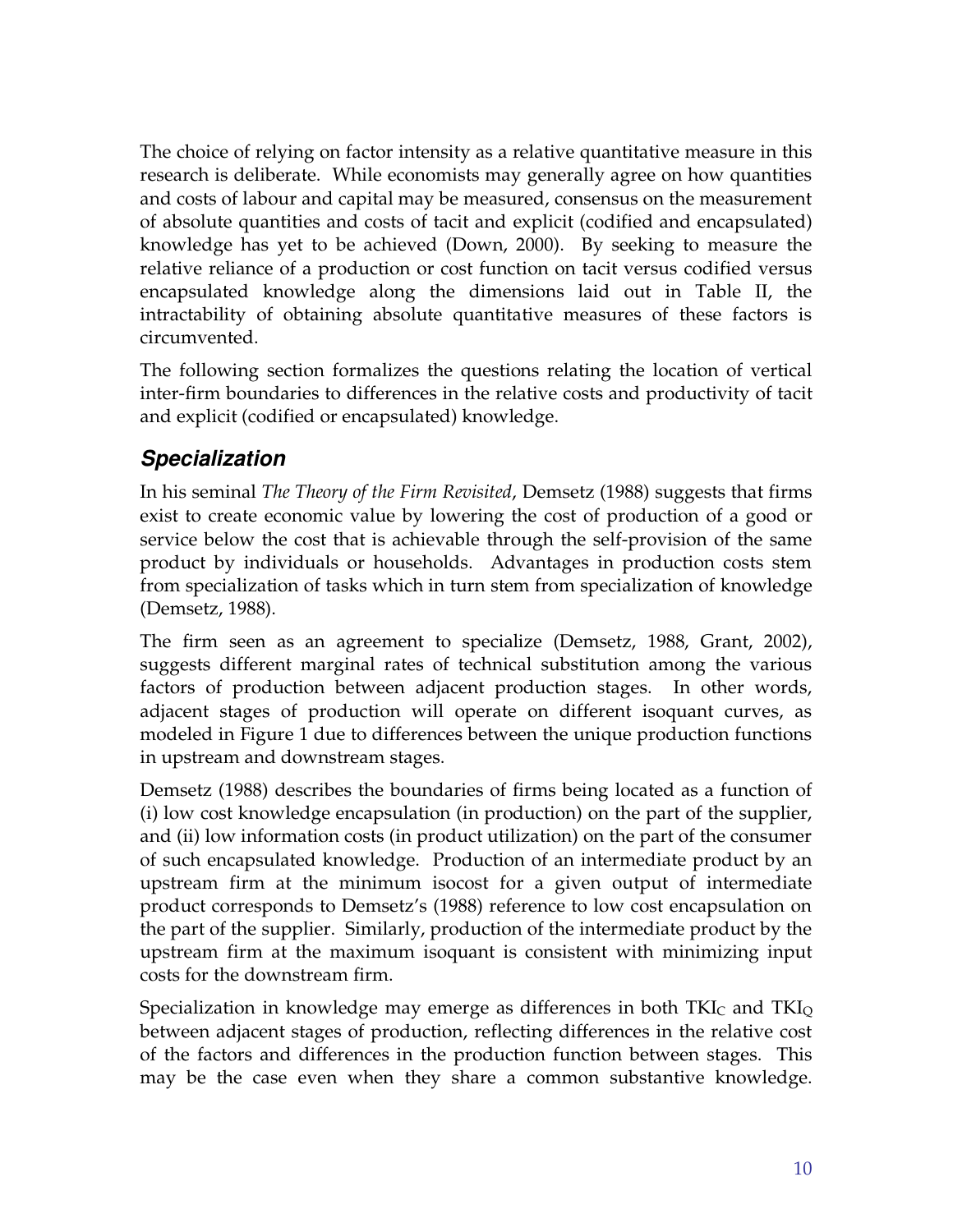Differences are expected to emerge in knowledge-based capabilities critical to sustaining a comparative advantage because their development is path dependent, firm-specific, and socially embedded, having evolved over some period of time (Dierickx and Cool, 1989, Barney, 1991). It would therefore be reasonable to expect to measure differences in both TKI<sub>C</sub> and TKI<sub>Q</sub> along a value chain or system.

The different slopes of the two isocost lines in Figure 2 indicated differences in TKI<sub>C</sub> between the upstream and downstream stages. In Figure 2, the upstream production stage has relatively higher  $TKI<sub>C</sub>$  per unit of cost than the downstream firm. While differences in factor intensity along a value system have been observed when the traditional microeconomic factors of labour and capital have been measured, differences in knowledge-based factor intensity have yet to be observed. Therefore to empirically test the basic construction on which later hypotheses rest, the following is first proposed.

*Proposition 1: The TKIC for a given cost of production differs between adjacent vertical stages in a value chain.*



*Figure 2: Evidence of Specialization* 

The different locations of the two isoquant curves in Figure 2 are also indicative of differences in TKIQ between the upstream and downstream stages. In Figure 2, the upstream production stage has relatively higher  $TKI<sub>O</sub>$  per unit of product than the downstream firm suggesting that the two stages rely on different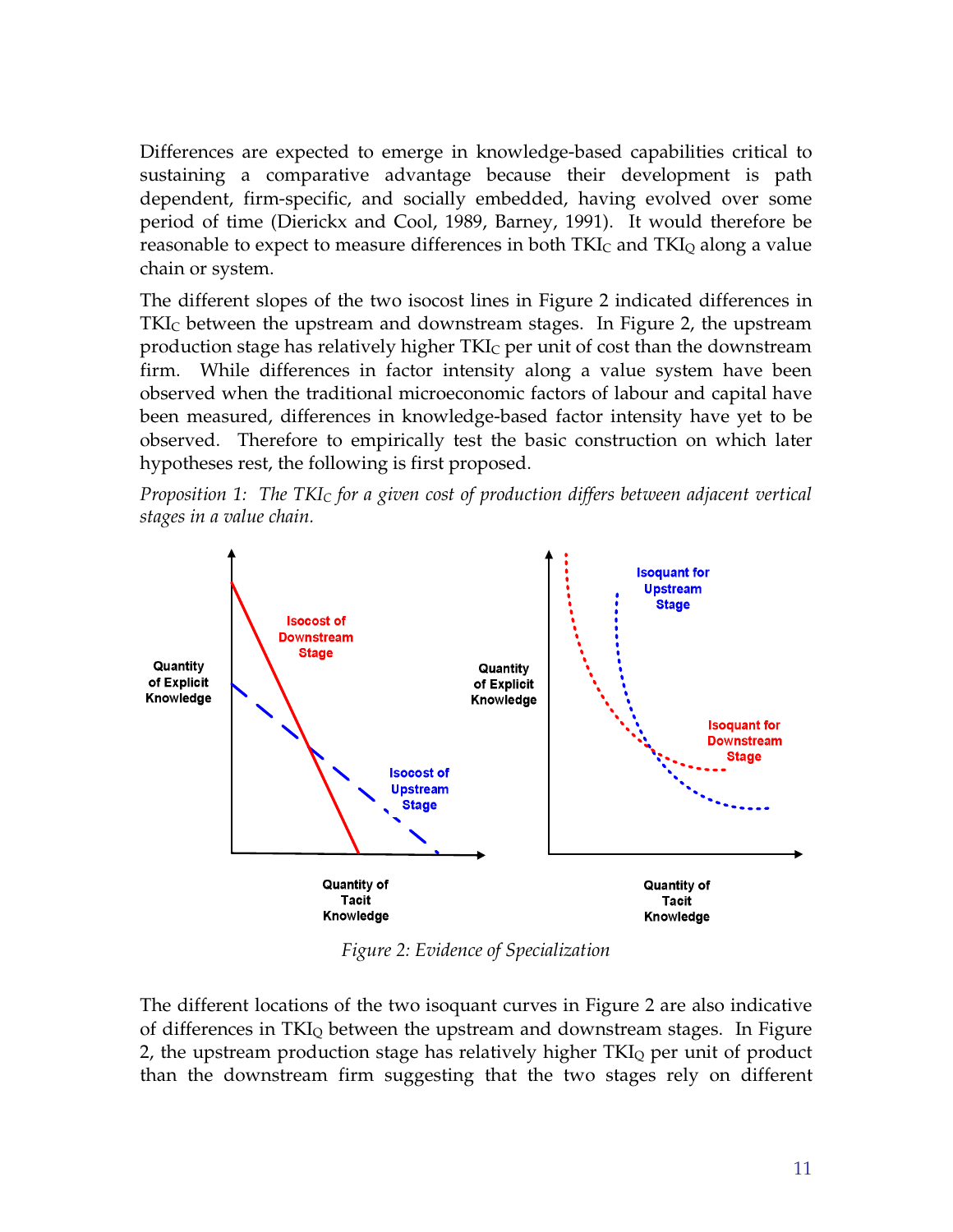production functions. The upstream (downstream) product isoquant is drawn relatively closer to the horizontal (vertical) axis, demonstrating the requirement for relatively more explicit (tacit) knowledge for technically efficient production. To empirically test this construction more generally, the following is also proposed:

*Proposition 2: The TKIQ for a given quantity of production differs between adjacent vertical stages in a value chain.* 

While it would be surprising if evidence did not support these first two propositions, they are included for completeness and to form the basis for subsequent propositions.

## *Production Efficiency*

The work of Demsetz (1988), Pfaffmann (2000, 1998) & Jacobides & Hitt (2003), suggests that the position of firms, both upstream and downstream of an interfirm boundary or market interface, will be selected so as to maximize their productive efficiencies along a value system. While upstream and downstream firms sharing an inter-firm boundary will be engaged in complementary tasks due to their adjacency in the value system (Pfaffmann, 2000), they will be engaged in dissimilar tasks based on their specialized knowledge. Due to their respective knowledge specialization, each firm will be able to enjoy a comparative advantage<sup>8</sup> in the productive activities associated with its specialty.

Argyres (1996) proposed that firms vertically integrate into those activities in which they had relatively superior capabilities and outsource those in which they have inferior capabilities. He found support for his proposition in that lack of shared or intersecting knowledge between two adjacent activities in a value chain led to a boundary between them (Argyres, 1996). One relatively tacitknowledge-based activity, mould-making, occurred in an upstream firm while the second relatively more formalized-knowledge-based activity, design engineering, was located in the downstream firm under study (Argyres, 1996). This example of vertical de-integration occurred despite "the molds' complete customization and high cost imply[ing] high physical asset specificity" which would argue for vertical integration according to traditional transaction cost economic theory (Argyres, 1996: 137).

It is expected from Argyres (1996), that products most efficiently produced with relatively higher levels of TKI<sub>Q</sub> (isoquant curves relatively closer to the horizontal axis than the vertical axis in Figure 1) will be produced by firms with relatively higher  $TKI<sub>C</sub>$  in input costs (flatter isocost lines), ceteris paribus. This is depicted at point "A" of in the left-hand or upstream graph in Figure 1. Correspondingly, products most efficiently produced with relatively lower  $TKI_Q$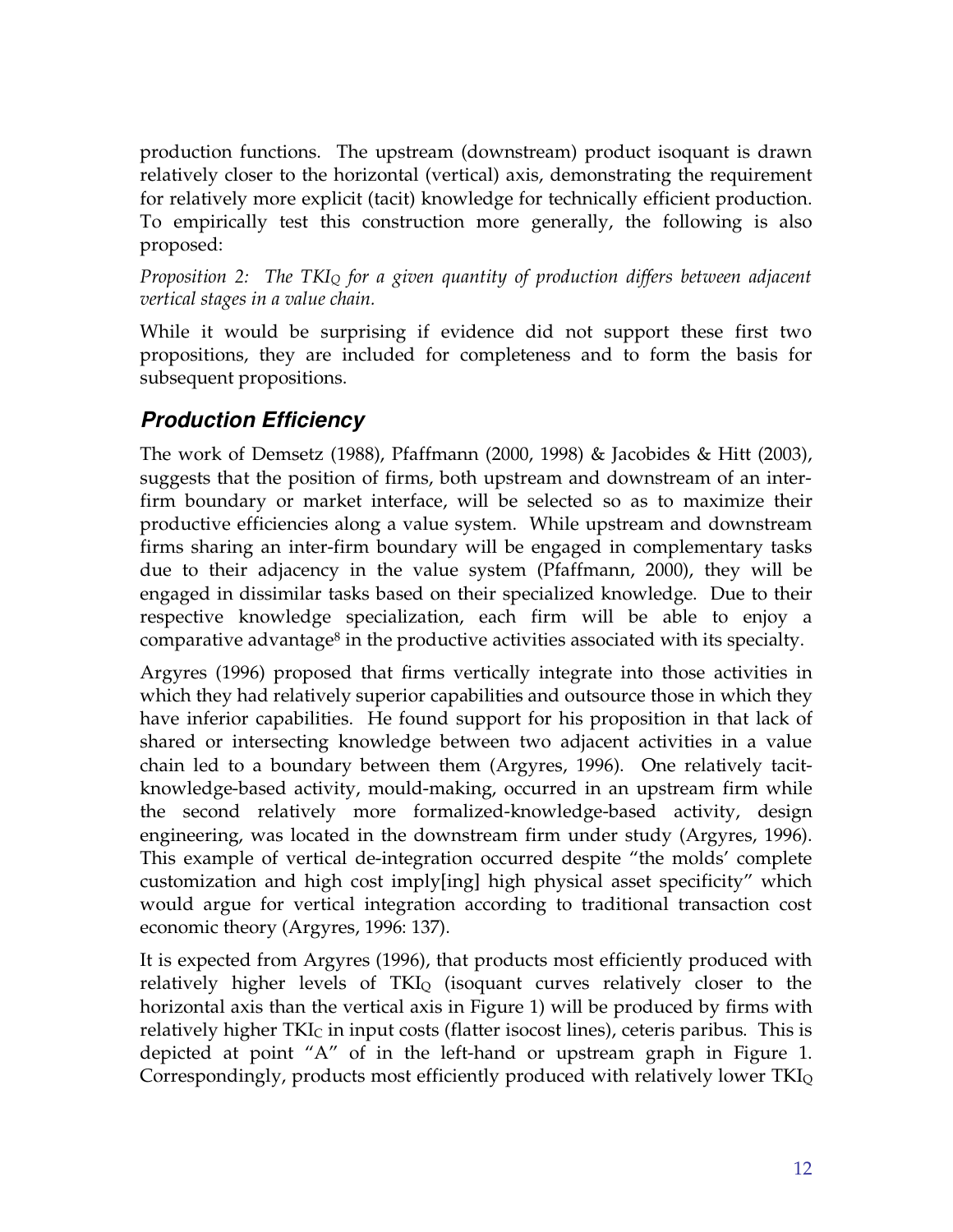(isoquant curves relatively closer to the vertical axis than the horizontal axis in Figure 1) will be produced by firms with relatively lower  $TKI<sub>C</sub>$  in input costs (steeper isocost lines), ceteris paribus. This is depicted at point "B" of the righthand or downstream graph in Figure 1.

For the downstream producer to produce the upstream product it would have to incur higher total input costs, as would the upstream firm to produce downstream product. Graphically, this would be represented by an isocost line for the downstream (upstream) firm, parallel to its current position and tangent to the upstream (downstream) product isoquant curve. The new isocost curve would be above, or to the right of, the existing isocost line, indicating a combination of input factors with higher total costs. The most economically efficient combination occurs when the upstream firm's isocost line is just tangent to the upstream product's isoquant at point "A", while the downstream firm's isocost line is tangent to the downstream product's isoquant at point "B". In other words, the  $TKI_Q$  for a given quantity of production for a given vertical stage in a value chain is expected to be positively correlated with the  $TKI<sub>C</sub>$  for the corresponding cost of production. This aspect of the model can be hypothesized as:

*Proposition 3: The higher the TKIQ for a given quantity of production in a vertical stage in a value chain, the higher will be the TKIC for the corresponding cost of production in that stage.*

For this hypothesis to hold, the vertical stages of production must be subject to the discipline of a competitive environment ensuring production efficiency in which quantities of production are maximized and cost of production are minimized. The more efficient the production process, the less likely quantity will be below the optimal maximum (on an isoquant closer to the origin) and costs above the optimal minimum (on an isocost more distal from the origin). While not being tested directly, the extent to which Proposition 3 does not hold may be a function of systemic production inefficiencies rather than a lack of positive correlation between  $TKI_Q$  and  $TKI_C$ . To avoid lack of competition being a confounding variable requires the selection of an industry in which competition is extensive.

## *Vertical Integration or De-Integration*

Grant and Baden-Fuller (2004: 69) hypothesize that "Increasing marginal costs of knowledge integration within the firm imply that, where products require a broad range of different knowledge types, efficiency of integration is maximized through separate firms specializing different areas of knowledge…" While evidence in support of the first two propositions may indicate that dissimilarity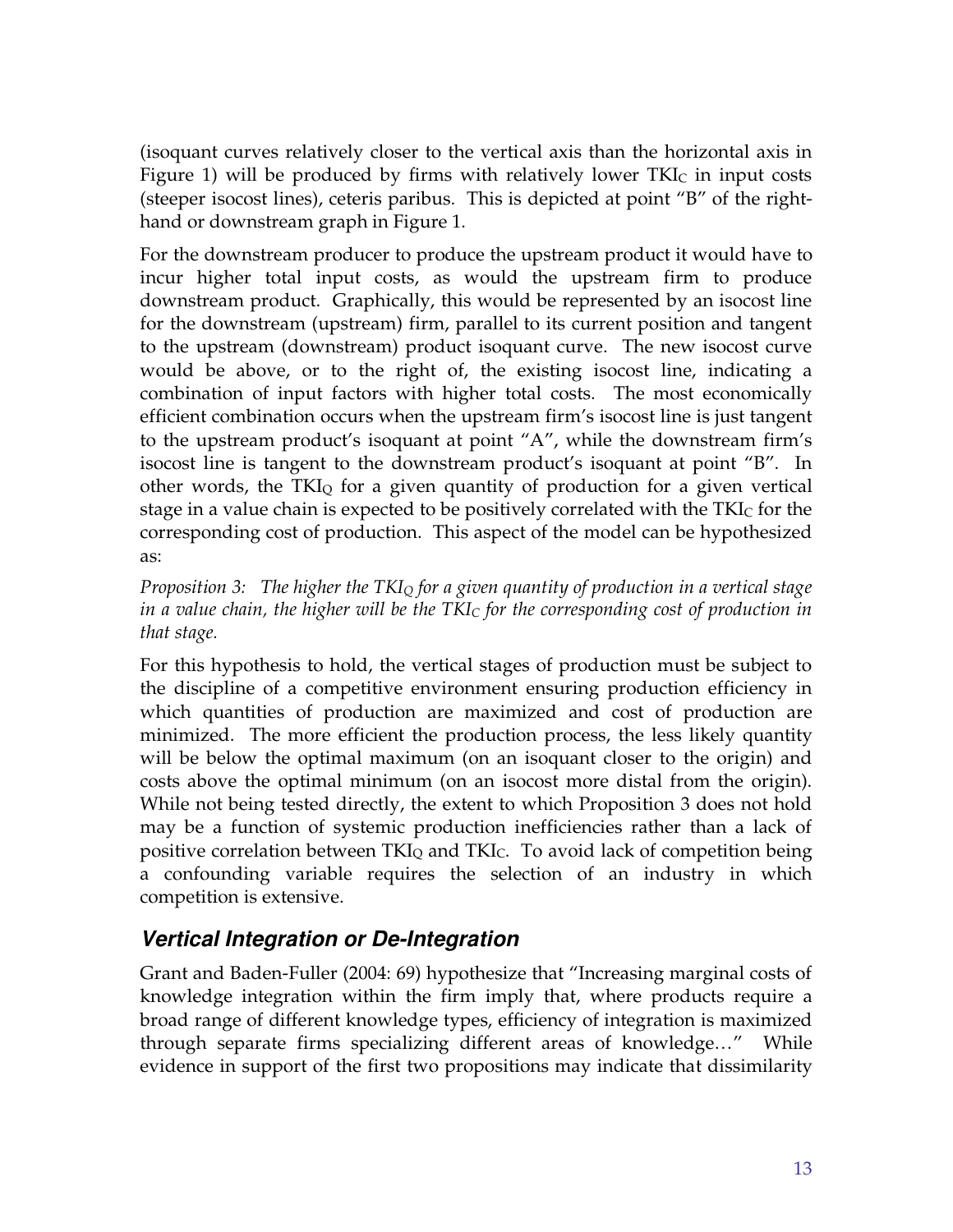in TKI can give explanation to differences observed along a value chain, it does not identify the location of inter-firm boundaries. The magnitude of differences in TKIQ and TKIC found in adjacent vertical stages of a value chain are, however, expected to be reflective of the extent of specialization. The size of differences in TKI are therefore posited to be determinant of whether or not adjacent stages of production are found to be integrated in one firm or separated in two.

The benefits of specialization are reaped by firms who concentrate their efforts in those stages of production in which they have a comparative advantage while exiting those stages in which they are at a disadvantage. One reason for separating adjacent stages that differ in TKI into separate firms is to avoid managerial diseconomies of scope (Lawrence and Lorsch, 1967, Jacobides and Hitt, 2003). Firm-wide application of common management practices, or dominant logics (Prahalad and Bettis, 1986), may hinder productivity in some stages of the value chain, where more focused management could enhance it (Jacobides and Hitt, 2003). Inefficiencies due to diseconomies of scope move production isocost lines closer to the origin and tangent to lower isoquant curves.



*Figure 3: Probability of Integration based on Cost Function* 

The left-hand graph in Figure 3 depicts the isocost curves of the upstream and downstream stages as being close to identical, indicating that  $TKI<sub>C</sub>$  for the two stages is similarly close to indistinguishable. In such a case there would be relatively little difference in efficiency faced by either stage in producing tangent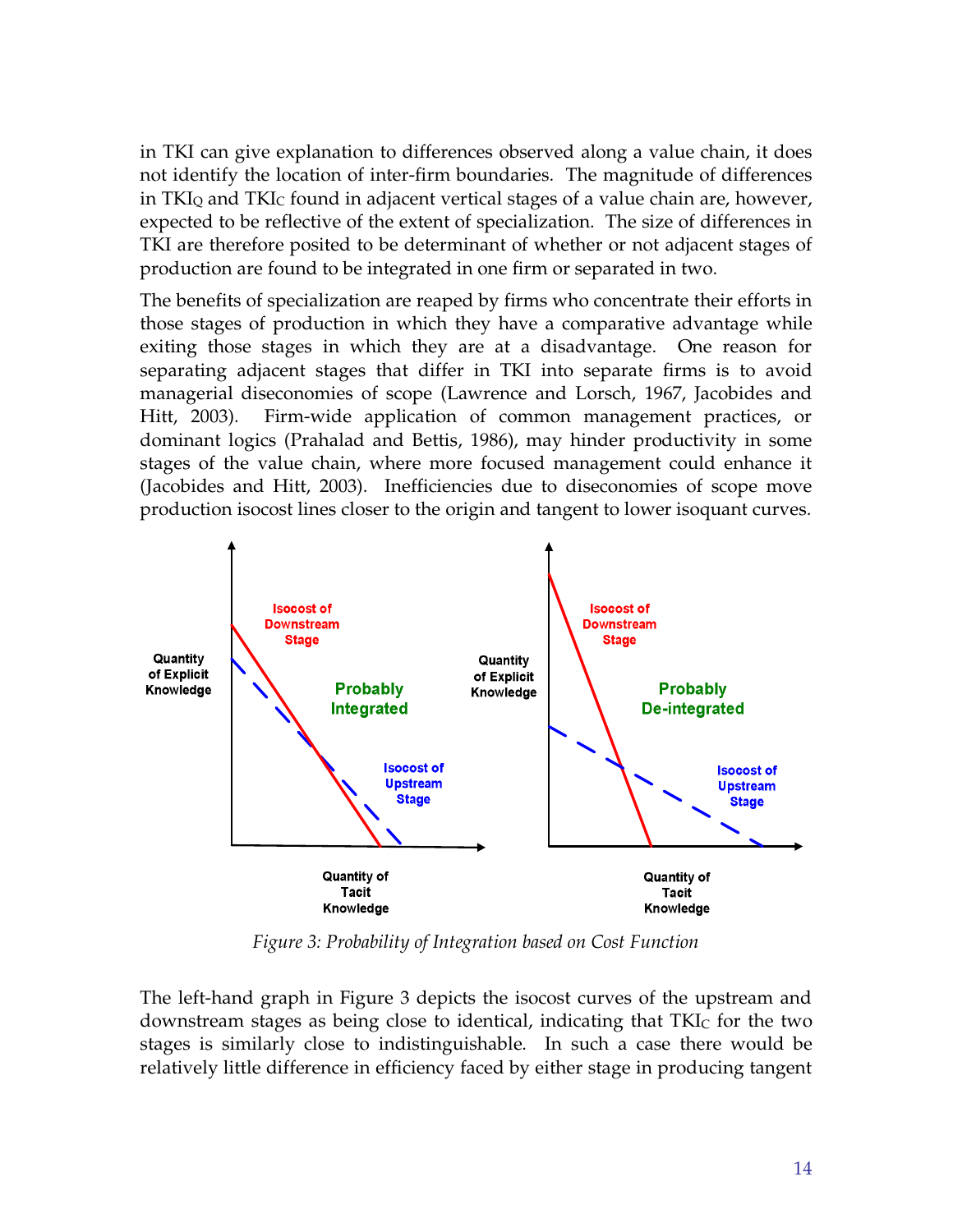to any given isoquant curve. Faced with similar TKIs in cost of production, upstream and downstream stages could be economically integrated in a single firm.

In the right-graph in Figure 3 however, the isocost curves are not similarly positioned. The TKIC of the upstream producer is higher, indicating that this stage of production faces a relatively low cost of tacit knowledge. Conversely, in the right-hand graph in Figure 3, the  $TKI<sub>C</sub>$  of the downstream producer is lower, indicating that this stage of production faces a relatively high cost of tacit knowledge. One can easily imagine that only in rare circumstances would both isocost curves be equally efficient, with both being tangent to a given isoquant curve. Faced with such differences in TKIC, there is less of a possibility that both stages of production will be found in a single firm. Based on this construction, the following is proposed.

*Proposition 4: The greater the difference in the TKIC for a given cost of production between adjacent stages in a value chain, the greater the probability that these stages will be separated by an inter-firm boundary.*



*Figure 4: Probability of Integration based on Production Function* 

Similarity of TKI $_{\rm Q}$  for a given quantity of production, as reflected by the colocation of the isoquant curves of both upstream and downstream products, argues for the vertical integration of the two stages of production in a single firm. If the upstream and downstream isoquants of adjacent stages of production are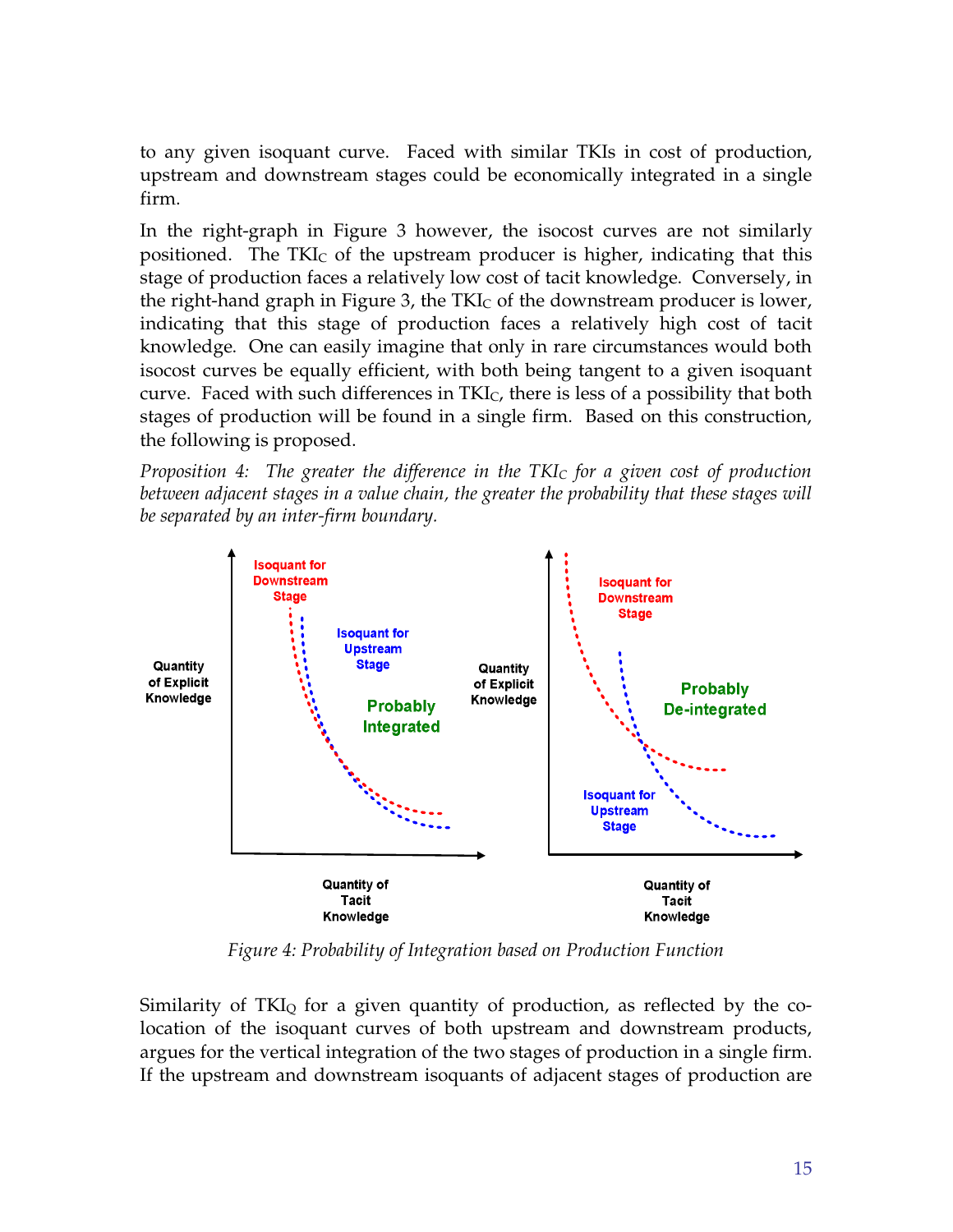nearly co-located, as depicted in the left-hand graph of Figure 4, it would indicate little dissimilarity in the TKIQ. The less unique the combination of knowledge inputs of the adjacent stages' production function, the greater the probable intersection of substantive knowledge associated with productive tasks. In the extreme, if the isoquants of adjacent upstream and downstream stages are nearly identical, it could indicate essentially no difference in underlying substantive knowledge. In that case, one could expect of the two vertical stages of production to be combined in a single firm.

The different locations of the upstream and downstream isoquants in the righthand graph of Figure 4 are indicative of two knowledge mature products. Knowledge maturity indicates that the substantive knowledge used in the production of the two products differs. As a result, it is more economical for the downstream producer to purchase the specialized competences of the upstream firm as codified or encapsulated knowledge without having to acquire the underlying substantive knowledge (Pfaffmann, 1998, Pfaffmann, 2000). Similarly, it is more economical for the upstream firm to sell an intermediate product rather than develop it further through the downstream stage.

The importance of the relative locations of upstream and downstream product isoquants in the determination of vertical integration may be formalized as follows.

*Proposition 5: The greater the difference in the TKIQ for a given quantity of production between adjacent stages of a value chain, the greater the probability that the stages will be separated by an inter-firm boundary.* 

Operation at the tangency of an isocost and isoquant by a firm presupposes that the firm is operating at close to perfect efficiency (i.e., correlation in Proposition 3  $= +1$ ). In reality, it is expected that firms will incur costs in excess of the theoretically efficient isocost, and produce at some volume slightly less than the theoretically efficient isoquant (i.e., correlation in Proposition > 0, and approaching 1).

## *Dynamic Unbundling*

Jacobides (2003) argues that there has been little work to date, on explaining how markets linking two stages of the value chain arise. According to Jacobides (2003: 1), "…neither institutional economists nor their critics study how or why *intermediate markets* emerge. At the empirical level, there is scant research on the emergence of a 'vertical discontinuity,' an intermediate market."

As knowledge specialization progresses over time within firms, heterogeneity of productive capabilities appear through selection and replication processes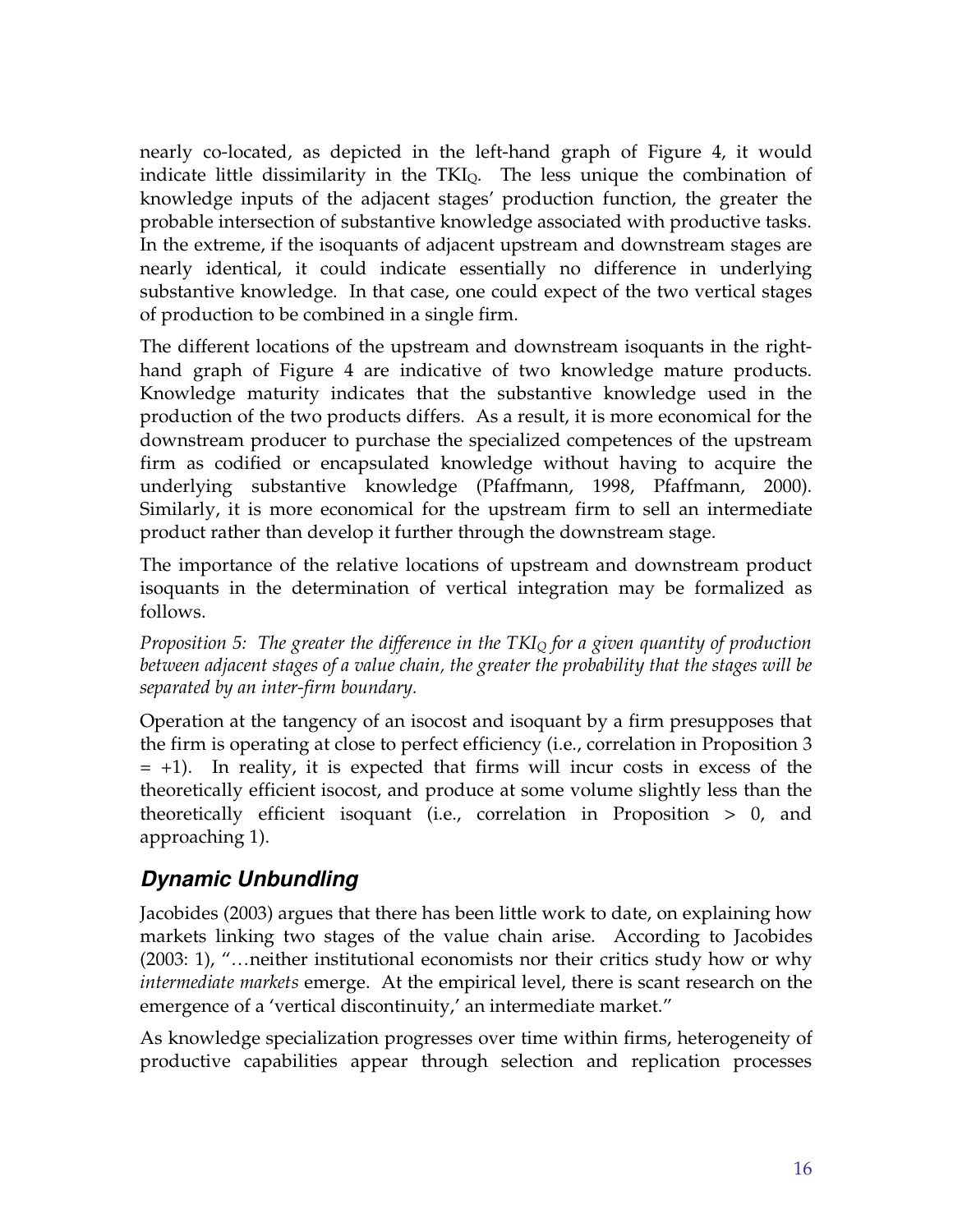(Jacobides and Winter, 2003). Gains from specialization as embodied in heterogeneous capabilities motivate organizational unbundling and the emergence of new markets (Jacobides and Winter, 2003, Jacobides, 2003). Unbundling requires "simplification of coordination between different parts of the value chain, and the standardization of information that needs to be exchanged between them" (Jacobides, 2003: 2-3). Balconi (2002) suggests that codification and encapsulation in computer-based technology leads to vertical de-integration, while Macher and Mowery (forthcoming, 2004) associate industry maturation in computers and chemicals industries with technical standardization and codification of formerly tacit knowledge. Standardization changes factor intensities: tacit knowledge intensity falls as production processes are made explicit over time.



*Figure 5: Dynamic Unbundling of Production Function* 

Jacobides (2003), and Jacobides and Winter (2003) suggests that isoquant curves in adjacent stages of a value chain drift apart over time as a result of knowledge specialization, while Macher and Mowery (forthcoming, 2004) suggest that this drift will be up and to the left for at least one stage's isoquant. Using the two graphs in Figure 5, for example, this could be represented by showing the upstream and downstream isoquant curves being initially co-located and then drifting apart to their new locations. The phenomenon of dynamic unbundling may be formally hypothesized as follows.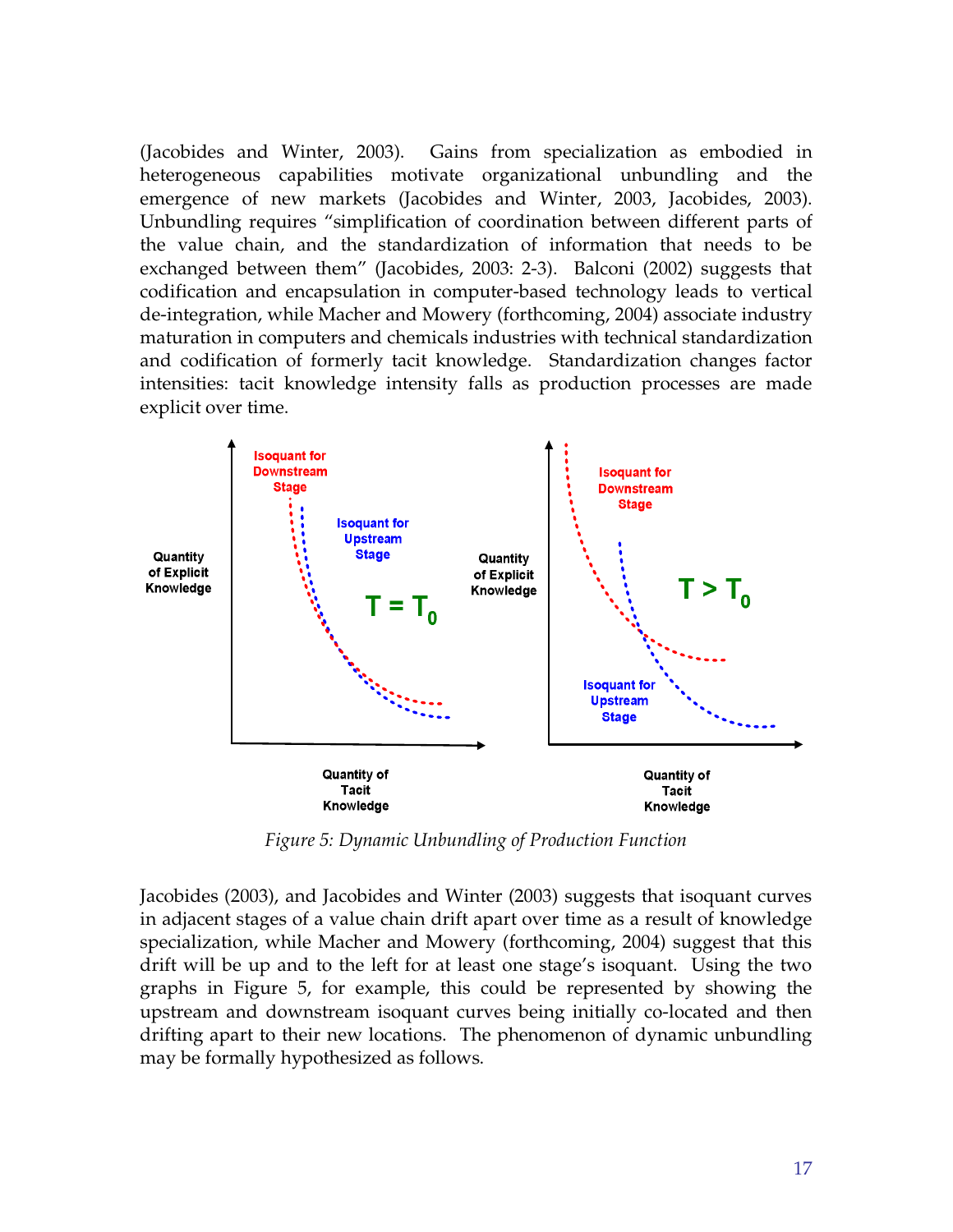*Proposition 6: Over time, differences in the TKIQ for a given quantity of production will increase between adjacent stages of a value chain.* 



*Figure 6: Dynamic Unbundling of Cost Function* 

If TKI<sub>C</sub> for costs and TKI<sub>Q</sub> for quantities of production continue to be positively correlated through the dynamic unbundling as hypothesized in Proposition 3, then the isocost lines and isoquant curves will remain tangent as at points "A" and "B" on the graphs in Figure 1. This would imply that as isoquant curves drift, the most cost efficient combination of factor inputs would also change as depicted in Figure 6. This tendency to drift may be formally hypothesized as:

*Proposition 7: Over time, differences in the TKIC for a given cost of production will increase between adjacent stages of a value chain.* 

#### *Performance Effects*

In most industries there will be some heterogeneity of performance in any given stage of production. An examination of factor intensities may shed some light on the cause of such heterogeneity. Proposition 3 suggests that  $TKI<sub>C</sub>$  and  $TKI<sub>Q</sub>$  in each stage of a value chain will be positively correlated in a competitive environment. Less than perfect positive correlation ( $\rho < +1$ ) implies either production costs in excess of the economic minimum (operation on an isocost more distant from the origin) or production quantities below the technical maximum (operation on an isoquant closer to the origin). It is therefore probable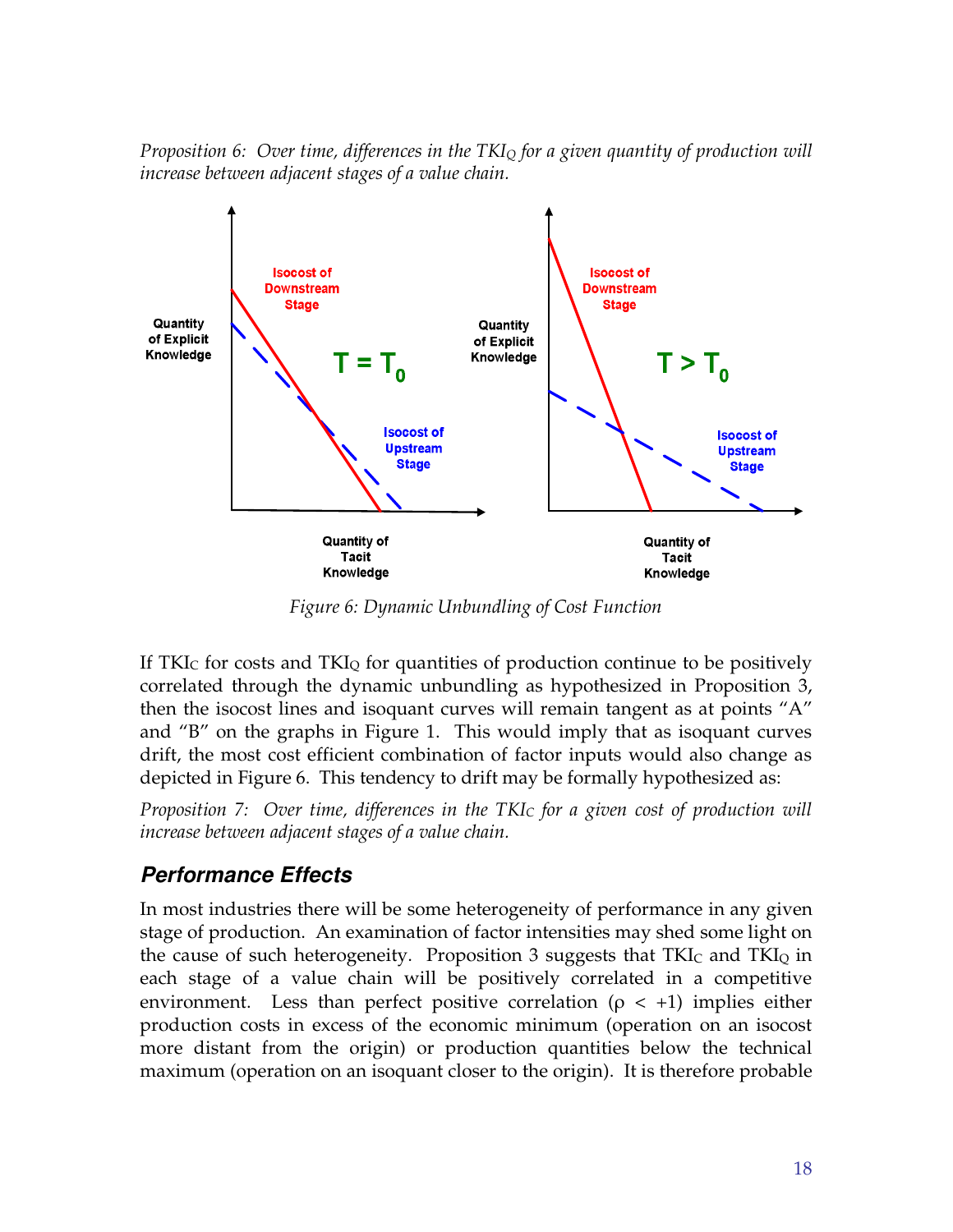that performance in any stage of a value chain will be positively correlated with the correlation of  $TKI_C$  and  $TKI_Q$  in that stage. This can be formally hypothesized as:

#### *Proposition 8: The greater the degree of correlation between TKIC and TKIQ in a stage of a value chain the greater will be its performance.*

In many industries we also observe two vertically adjacent stages of production integrated in a single firm in some cases and simultaneously de-integrated in two vertically separated firms in other cases. Propositions 4 and 5 suggest that vertically adjacent stages in a value chain are more likely to be found separated by an inter-firm boundary as their  $TKI<sub>C</sub>$  and  $TKI<sub>O</sub>$  diverge. Integration of adjacent stages of a value chain into a single firm when their  $TKI<sub>C</sub>$  and  $TKI<sub>Q</sub>$  are divergent implies a lack of efficiency as Proposition 3 no longer holds for one or both of the stages. Similarly, de-integration of adjacent stages when their  $TKI<sub>C</sub>$ and TKIQ are equivalent could indicate potential loss of economies of vertical integration. Accordingly, it is reasonable to expect that, to the extent that adjacent stages are not integrated or de-integrated as hypothesized in Propositions 4 and 5, they will be performing at sub-optimal levels.

Birkinshaw, Nobel and Ridderstråle (2002) found evidence for their hypotheses that characteristics of knowledge are important predictors in the determination of inter-unit integration in R&D organizations. However, evidence that alignment between knowledge characteristics and organizational structure was related to performance was more ambiguous (Birkinshaw *et al.*, 2002). They caution however, that the results of their study should be seen as exploratory and not necessarily generalizable to other settings (Birkinshaw *et al.*, 2002).

Bontis, Crossan & Hulland (2002) found support for the proposition that the misalignment of stocks and flows in an overall organizational learning system is negatively associated with business performance. The research utilized the constructs developed in Crossan, Lane & White (1999) in which individual and group level learning roughly correspond to tacit knowledge, organizational level learning translated into routines, prescribed practices and information corresponds to codified knowledge, and organization level learning, embedded in new products and structures, essentially corresponds to encapsulated knowledge. Misalignment is described as possibly being attributable to a flawed organizational structure.

Given the mixed results of previous studies, the relationship between the alignment of knowledge and structure to performance will be analyzed as follows.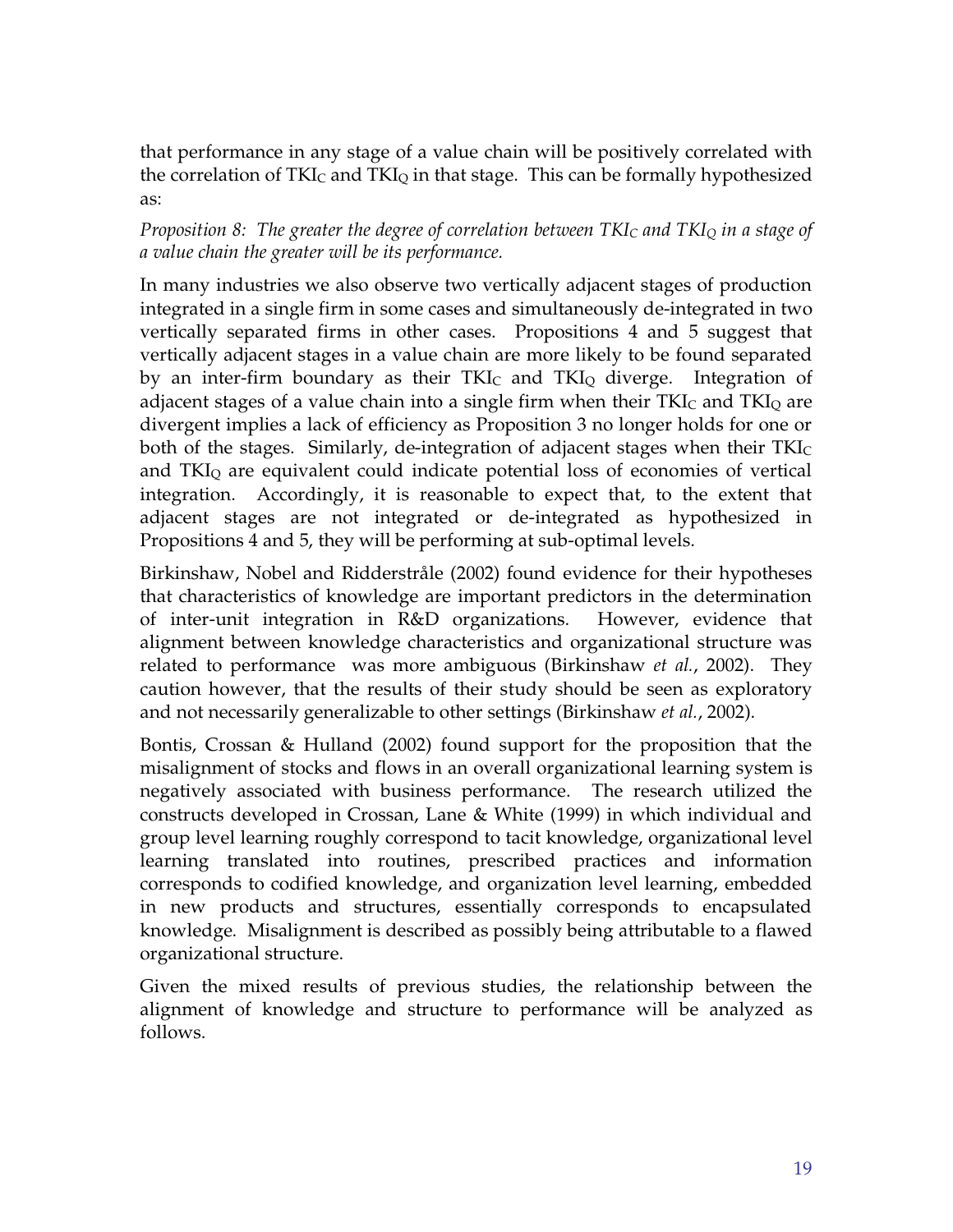*Proposition 9: The greater the degree of correlation of vertical de-integration to differences in TKIC and TKIQ between adjacent stages of a value chain, the greater will be their performance.* 

## **Conclusions and Implications**

The conceptual framework set out in this paper provides the basis for an empirical investigation into the key strategic issue of vertical firm boundary location. The proposed research aims to answer the challenge posed by Williamson (1999: 1097) to demonstrate why some activities are better organized "in a unified firm  $(AB)$  rather than in two autonomous firms  $(A \text{ and } B)$ " and vice versa, by "applying an economic calculus to knowledge" (Simon, 1999: 34). The basic premise is that specialization leads to differences in knowledge-based factor intensities which are determinative in economic inter-firm boundary location.

A number of contributions are expected to derive from this research. First, it provides a framework for empirically testing Demsetz's (1988) assertion that differences in the cost of knowledge across a vertical inter-firm boundary are causal in boundary creation. Second, it seeks to provide evidence that variations in the cost and productivity of knowledge-based factors along a value chain originate from differences in the nature of knowledge. Third, the research will encourage the development of an instrument to measure relative differences in knowledge-based factor intensity along a value chain. Fourth, it should provide evidence that differences in the nature of knowledge employed along a value chain impacts the location of inter-firm boundaries. Fifth, the research should provide evidence that progressive specialization in knowledge along a value chain causes increased vertical de-integration over time. Finally, it should provide evidence that the 'correct' application of knowledge-based criteria in the setting of inter-firm boundaries impacts firm performance.

The expected results of the research suggested in this paper have a number of practical and theoretical implications. On the practical side, the results would suggest that firms adopt a knowledge-based view in making their 'make-or-buy' and 'sell-or-develop further' decisions, and that firms will be rewarded for making decisions on this basis. It would also suggest that firms should expect to see their value chain de-integrate over time as a natural outcome of the specialization of products and production processes.

On the theoretical side, this research will extend the knowledge-based view of the firm in the discipline of strategic management. Perhaps most significantly however, it will assist in the legitimization of "applying an economic calculus to knowledge" (Simon, 1999: 34) in KBV strategy.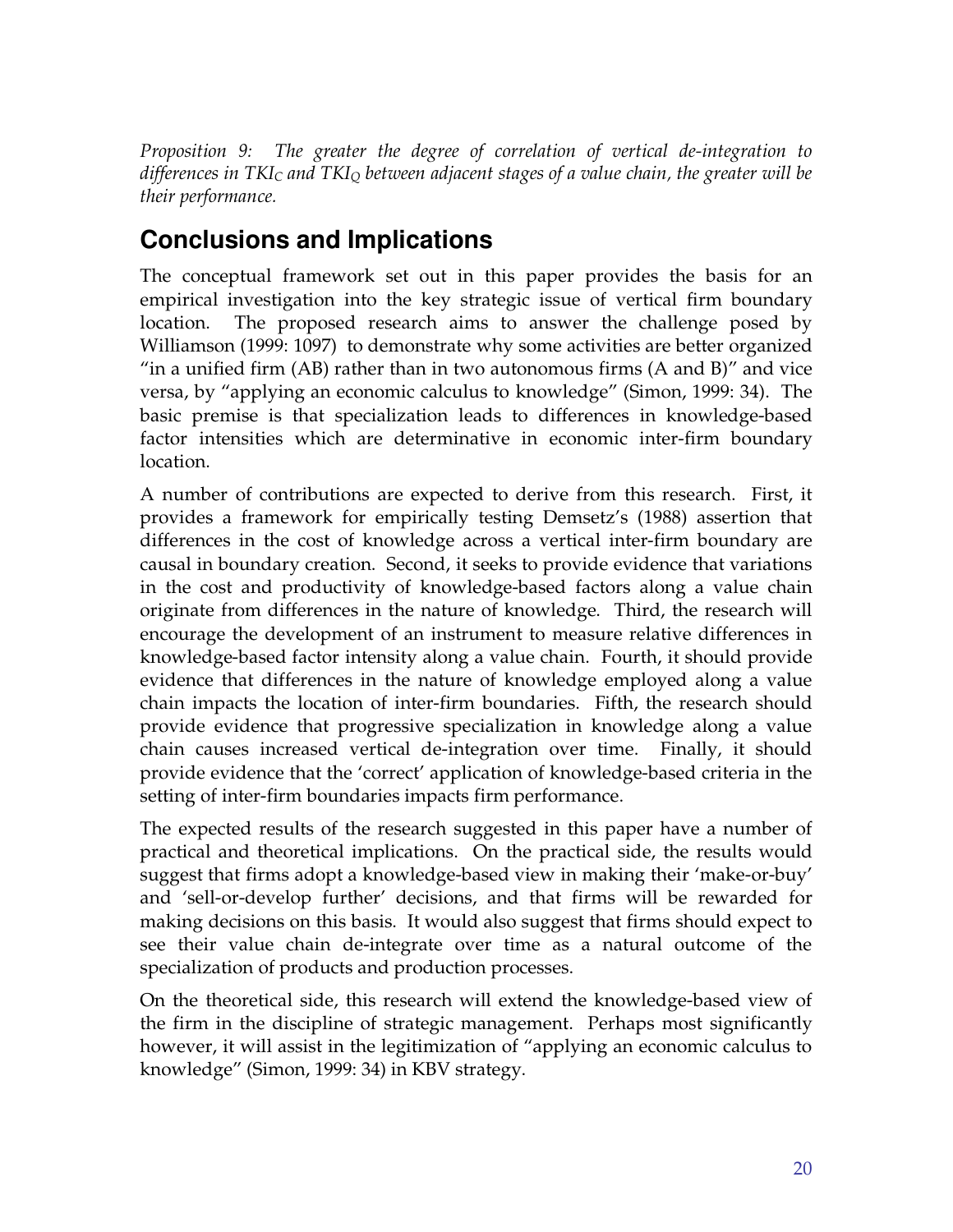#### **References**

- Argyres, N. (1996) "Evidence on the Role of Firm Capabilities in Vertical Integration Decisions", *Strategic Management Journal,* **17,** 129-150.
- Balconi, M. (2002) "Tacitness, codification of technological knowledge and the organization of industry", *Research Policy,* **31,** 357-379.
- Barney, J. B. (1991) "Firm resources and sustained competitive advantage", *Journal of Management,* **17,** 99-120.
- Birkinshaw, J., Nobel, R. and Ridderstråle, J. (2002) "Knowledge as a Contingency Variable: Do the Characteristics of Knowledge Predict Organizational Structure", *Organization Science,* **13,** 274-289.
- Boisot, M. H. (1998) *Knowledge Assets: Securing Competitive Advantage in the Information Economy,* Oxford University Press, Oxford.
- Bontis, N., Crossan, M. M. and Hulland, J. (2002) "Managing an Organizational Learning System by Aligning Stocks and Flows", *Journal of Management Studies,* **39,** 437-469.
- Choo, C. W. (1998) *The Knowing Organization: How Organizations Use Information to Construct Meaning, Create Knowledge, and Make Decisions,* Oxford University Press, New York.
- Choo, C. W. (2002) *Information Management for the Intelligent Organization: The Art of Scanning the Environment,* American Society for Information Science and Technology, Medford.
- Crossan, M. M., Lane, H. W. and White, R. E. (1999) "An Organizational Learning Framework: From Intuition to Institution", *Academy of Management Review,* **24,** 522-537.
- Demsetz, H. (1988) *Ownership, Control, and the Firm,* Basil Blackwell Ltd., Oxford.
- Demsetz, H. (1991) "The Theory of the Firm Revisited", In *The Nature of the Firm: Origins, Evolution, and Development* (Eds, Williamson, O. E. and Winter, S. G.) Oxford University Press, New York, pp. 159-178.
- Dierickx, I. and Cool, K. (1989) "Asset Stock Accumulation and Sustainability of Competitive Advantage", *Management Science,* **35,** 1504-1511.
- Down, J. (2000) "Tacit Knowledge in Professional Practice: Researcher and Practitioner Perspectives. (Book Review)", *Administrative Science Quarterly,* **45,** 170.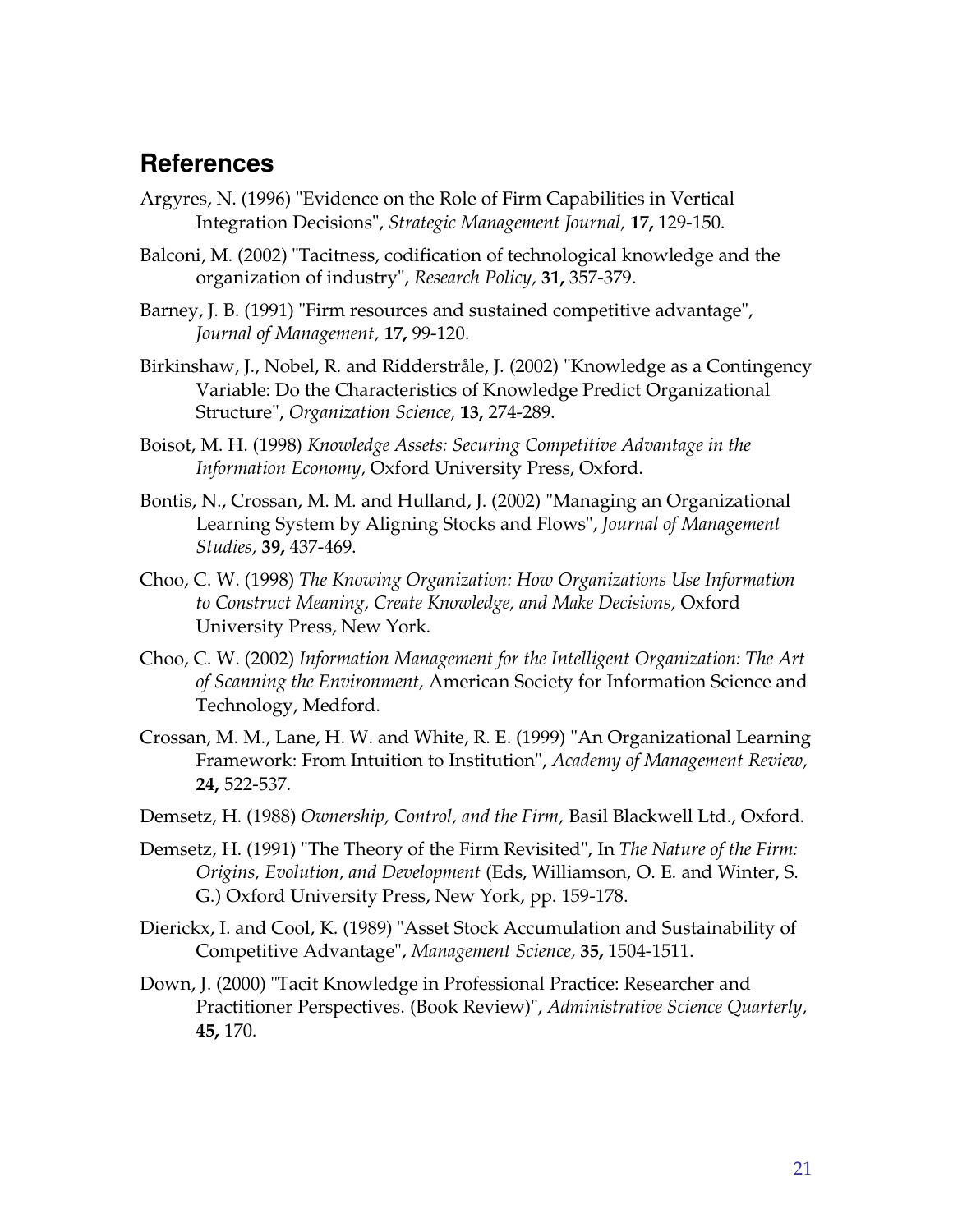- Grant, R. M. (2002) "The Knowledge-Based View of the Firm", In *The Strategic Management of Intellectual Capital and Organizational Knowledge* (Eds, Choo, C. W. and Bontis, N.) Oxford University Press, Oxford, pp. 133-148.
- Grant, R. M. and Baden-Fuller, C. (2004) "A Knowledge Accessing Theory of Strategic Alliances", *Journal of Management Studies,* **41,** 61-84.
- Griliches, Z. (1979) "Issues in Assessing the Contribution of Research and Development to Productivity Growth", *Bell Journal of Economics,* **10,** 92-116.
- Hedlund, G. (1994) "A Model of Knowledge Management and the N-Form Corporation", *Strategic Management Journal,* **15,** 73-90.
- Jacobides, M. G. (2003) London Business School, Centre for the Network Economy.
- Jacobides, M. G. and Hitt, L. M. (2003) Centre for the Network Economy, London Business School.
- Jacobides, M. G. and Winter, S. G. (2003) Reginal H. Jones Center, The Wharton School, University of Pennsylvania.
- Kogut, B. and Zander, U. (1992) "Knowledge of the Firm, Combinative Capabilities, and the Replication of Technology", *Organization Science,* **3,** 383-397.
- Langlois, R. N. (2001) "Knowledge, Consumption, and Endogenous Growth", *Journal of Evolutionary Economics,* **11,** 77-93.
- Langlois, R. N. and Robertson, P. L. (1996), Vol. 2003 University of Connecticut, Department of Economics.
- Lawrence, P. and Lorsch, J. (1967) *Organization and Environment,* Harvard University Press, Cambridge.
- Macher, J. T. and Mowery, D. C. (forthcoming, 2004) "Vertical Specialization and Industry Structure in High Technology Industries", In *Business Strategy over the Industry Lifecycle – Advances in Strategic Management*, Vol. 21 (Ed, McGahan, A. M.).
- Nelson, R. and Winter, S. G. (1982) *An Evolutionary Theory of Economic Change,*  Belknap Press, Cambridge.
- Nonaka, I. (1994) "A dynamic theory of organizational knowledge creation", *Organization Science,* **5,** 14-37.
- Pfaffmann, E. (1998) In *DRUID Summer Conference on Competence, Governance, and Entrepreneurship*Bornholm, Denmark, pp. 32.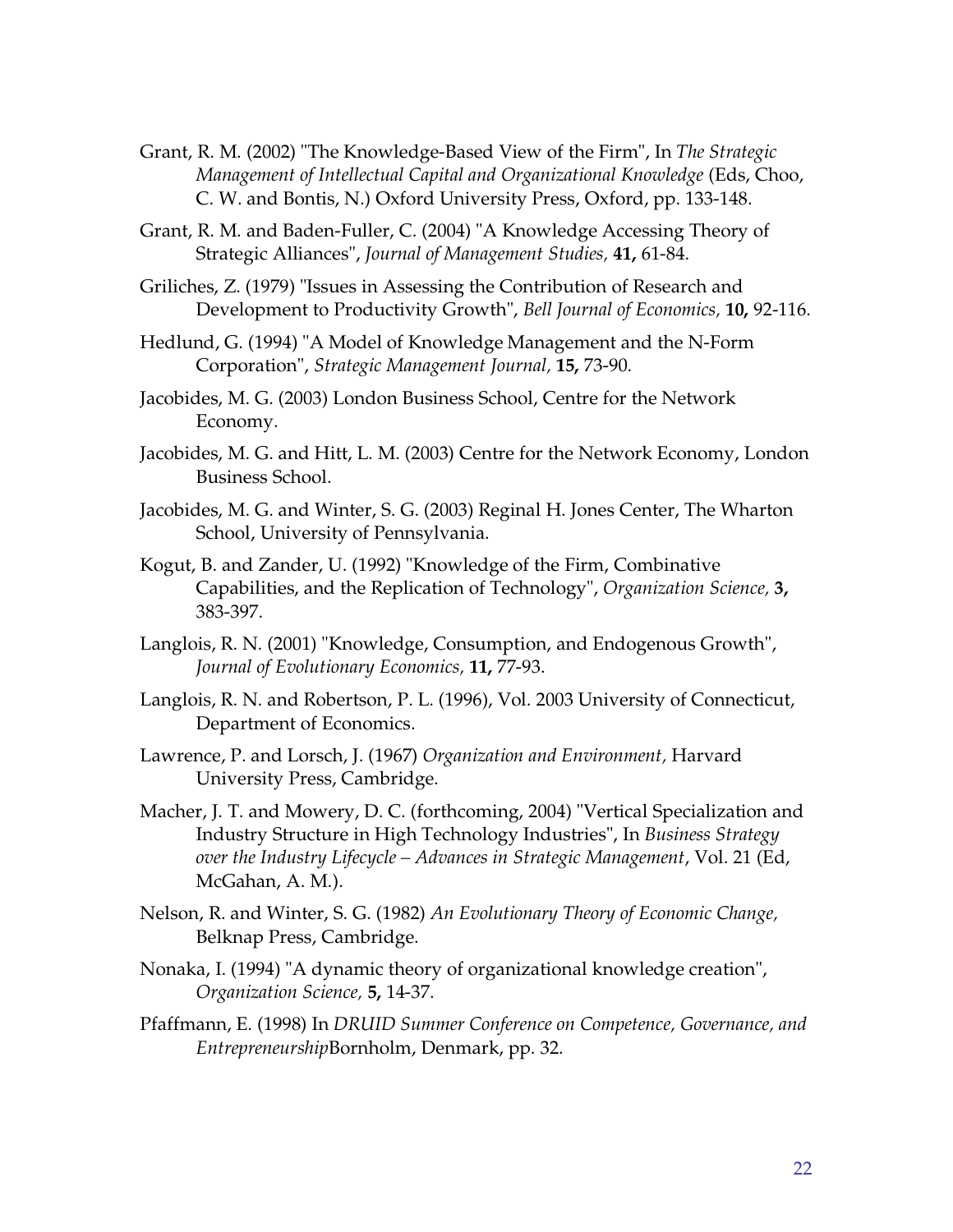- Pfaffmann, E. (2000) "Knowledge Maturity, Modularity, and the Vertical Boundaries of the Firm", In *Competence, Governance, and Entrepreneurship - Advances in Economic Strategy Research* (Ed, Mahnke, V.) Oxford University Press, Oxford.
- Polanyi, M. (1966) *The Tacit Dimension,* Routledge & Kegan Paul, London.
- Porter, M. E. (1980) *Cometitive Strategy,* Free Press, New York.
- Porter, M. E. (1985) *Competitive Advantage,* Free Press, New York.
- Prahalad, C. K. and Bettis, R. A. (1986) "The Dominant Logic: A New Linkage Between Diversity and Performance", *Strategic Management Journal,* **7,** 485- 502.
- Ricardo, D. (1817) *On the Principles of Political Economy and Taxation*.
- Robinson, J. V. (1933) *The Economics of Imperfect Competition,* Macmillan, London.
- Romer, P. M. (1990) "Endogenous Technological Change", *Journal of Political Economy,* **98,** S71-S102.
- Saviotti, P. P. (1998) "On the dynamics of appropriability, of tacit and of codified knowledge", *Research Policy,* **26,** 843-856.
- Simon, H. A. (1999) "The Many Shapes of Knowledge", *Revue d'Économie Industrielle,* **88,** 23-39.
- Varian, H. R. (2003) *Intermediate Microeconomics: A Modern Approach,* Norton, New York.
- Williamson, O. E. (1999) "Strategy Research: Governance and Competence Perspectives", *Strategic Management Journal,* **20,** 1087-1108.

 $\overline{a}$ 

Winter, S. G. (1987) "Knowledge and Competence as Strategic Assets", In *The Competitive Challenge: Strategics for Industrial Innovation and Renewal* (Ed, Teece, D. J.) Ballinger, Cambridge.

<sup>[1]</sup> A value system is the term used to describe a series of firms' value chains, where upstream suppliers are linked by markets to downstream buyers. A firm's competitive advantage depends not only on its ability to create value or reduce cost in its own value chain relative to competing firms, but also on the value-creating and cost-reducing abilities of the other firms in the value system. A value chain is a set of interrelated generic activities common to a wide range of firms. The goal of these activities is generate a profit by creating value that exceeds the cost of providing a product (good or service). These primary value-creating activities are facilitated by less linear, more pervasive, support activities. Value chain analysis involves the identification of firmspecific activities, and the process flows that link them. Understanding these activities and how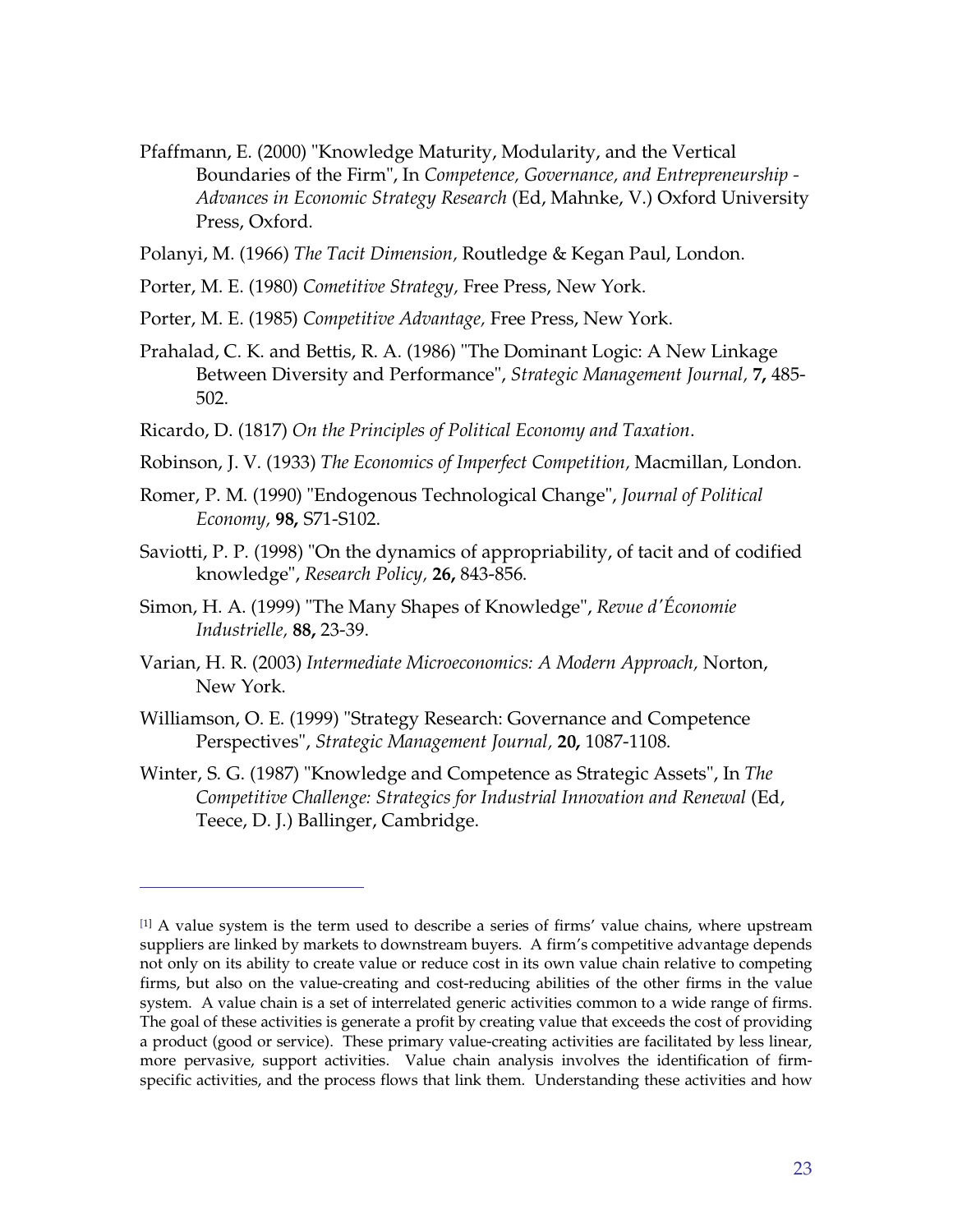the performance or cost of one activity affects the others can illuminate opportunities for obtaining or improving a competitive cost or differentiation advantage. [Porter, M. E. (1985) *Competitive Advantage,* Free Press, New York, Porter, M. E. (1980) *Cometitive Strategy,* Free Press, New York.]

 $[2]$  Labour (capital) factor intensity is the relative importance of labour (capital) versus capital (labour) or other factors in production, and is usually compared across firms, industries and nations. Factor intensities may be defined by ratios of factor quantities employed or by marginal rates of substitution between factors.

[3] Isoquant curves display combinations of factors of production that generate the same total quantity of output. Isocost curves display combinations of factors of production that incur the same total cost. When a firm operates on an isocost curve just tangent to an isoquant curve, it does so at the lowest possible total cost. Correspondingly, when a firm produces on the isoquant curve furthest from the origin and just tangent to its isocost curve, it maximizes output at a given cost. The slope of a firm's two-factor isocost curve is the negative of the price ratio between the two factors. The slope of a firm's two-factor isoquant curve is the negative of the marginal rate of technical substation between the two factors. A Pareto efficient production solution occurs when the price ratio between two factors equals the marginal rate of technical substitution.

[4] In two dimensions, an isocost curve shows combinations of two factors of production or inputs that generate the same total cost. An isoquant curve depicts combinations of two factors of production or inputs that generate the same total output. A firm produces a given output at the lowest possible cost by operating where an isocost curve is just tangent to the isoquant curve for that level of output. Similarly, a firm produces at the highest possible technical efficiency by operating where an isoquant curve is just tangent to the isocost curve for that level of cost. The slope of an isocost curve is the negative of the ratio of the price of the factor on the horizontal axis to the price of the factor on the vertical axis. Similarly the slope of an isoquant curve is the negative of the marginal product of the factor on the horizontal axis divided by the marginal product of the factor on the vertical axis. This slope is called the marginal rate of technical substitution of the factor on the vertical axis for the factor on the horizontal axis. At the efficient solution, the price ratio and the marginal rate of technical substitution between the two factors are equal.

[5] To simplify the construction of Figure 1, knowledge-based production factors have been limited to two; the classifications of codified knowledge and encapsulated knowledge were collapsed into a single factor, explicit knowledge. In operationalization of the research, codified knowledge and encapsulated knowledge are expected to be treated as separate and distinct input factors owing to important differences as dimensionalized in Table II. Choices between the employment of codified or encapsulated knowledge are considered to be strategically significant because of these differences.

[6] See previous footnote.

 $\overline{a}$ 

 $[7]$  The law of diminishing marginal product states that increases in an input, holding all other inputs constant, will result in lower marginal product. In other words as the quantity of one factor of production is increased, while all other factors are held constant, at some point the rate of increase in product will diminish.